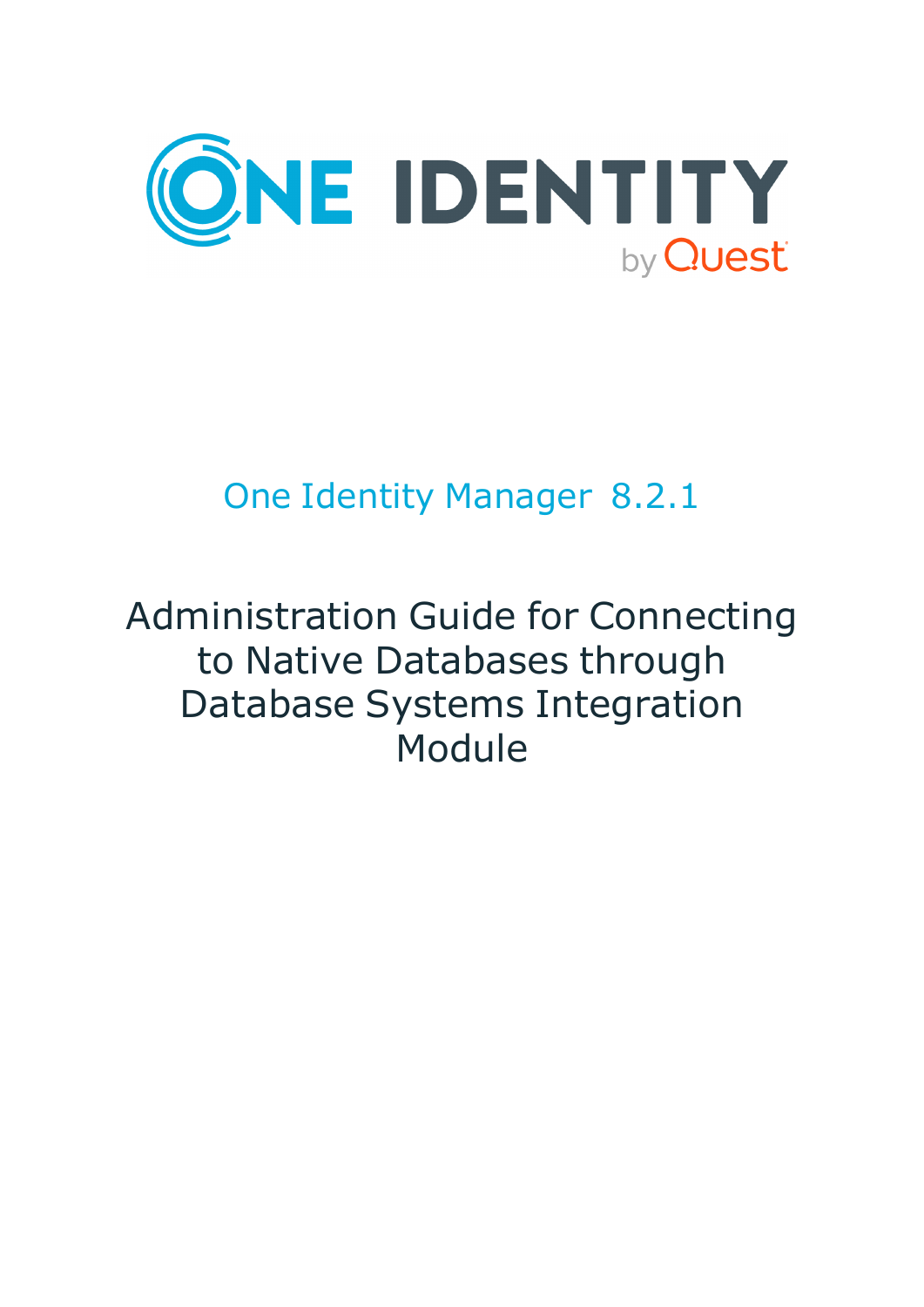#### **Copyright 2022 One Identity LLC.**

#### **ALL RIGHTS RESERVED.**

This guide contains proprietary information protected by copyright. The software described in this guide is furnished under a software license or nondisclosure agreement. This software may be used or copied only in accordance with the terms of the applicable agreement. No part of this guide may be reproduced or transmitted in any form or by any means, electronic or mechanical, including photocopying and recording for any purpose other than the purchaser's personal use without the written permission of One Identity LLC .

The information in this document is provided in connection with One Identity products. No license, express or implied, by estoppel or otherwise, to any intellectual property right is granted by this document or in connection with the sale of One Identity LLC products. EXCEPT AS SET FORTH IN THE TERMS AND CONDITIONS AS SPECIFIED IN THE LICENSE AGREEMENT FOR THIS PRODUCT, ONE IDENTITY ASSUMES NO LIABILITY WHATSOEVER AND DISCLAIMS ANY EXPRESS, IMPLIED OR STATUTORY WARRANTY RELATING TO ITS PRODUCTS INCLUDING, BUT NOT LIMITED TO, THE IMPLIED WARRANTY OF MERCHANTABILITY, FITNESS FOR A PARTICULAR PURPOSE, OR NON-INFRINGEMENT. IN NO EVENT SHALL ONE IDENTITY BE LIABLE FOR ANY DIRECT, INDIRECT, CONSEQUENTIAL, PUNITIVE, SPECIAL OR INCIDENTAL DAMAGES (INCLUDING, WITHOUT LIMITATION, DAMAGES FOR LOSS OF PROFITS, BUSINESS INTERRUPTION OR LOSS OF INFORMATION) ARISING OUT OF THE USE OR INABILITY TO USE THIS DOCUMENT, EVEN IF ONE IDENTITY HAS BEEN ADVISED OF THE POSSIBILITY OF SUCH DAMAGES. One Identity makes no representations or warranties with respect to the accuracy or completeness of the contents of this document and reserves the right to make changes to specifications and product descriptions at any time without notice. One Identity does not make any commitment to update the information contained in this document.

If you have any questions regarding your potential use of this material, contact:

One Identity LLC. Attn: LEGAL Dept 4 Polaris Way Aliso Viejo, CA 92656

Refer to our Web site [\(http://www.OneIdentity.com](http://www.oneidentity.com/)) for regional and international office information.

#### **Patents**

One Identity is proud of our advanced technology. Patents and pending patents may apply to this product. For the most current information about applicable patents for this product, please visit our website at [http://www.OneIdentity.com/legal/patents.aspx.](http://www.oneidentity.com/legal/patents.aspx)

#### **Trademarks**

One Identity and the One Identity logo are trademarks and registered trademarks of One Identity LLC. in the U.S.A. and other countries. For a complete list of One Identity trademarks, please visit our website at [www.OneIdentity.com/legal](http://www.oneidentity.com/legal). All other trademarks are the property of their respective owners.

#### **Legend**

**WARNING: A WARNING icon highlights a potential risk of bodily injury or property** œ **damage, for which industry-standard safety precautions are advised. This icon is often associated with electrical hazards related to hardware.**

#### **CAUTION: A CAUTION icon indicates potential damage to hardware or loss of data if instructions are not followed.**

OneIM Administration Guide for Connecting to Native Databases through Database Systems Integration Module Updated - 22 April 2022, 12:10 Version - 8.2.1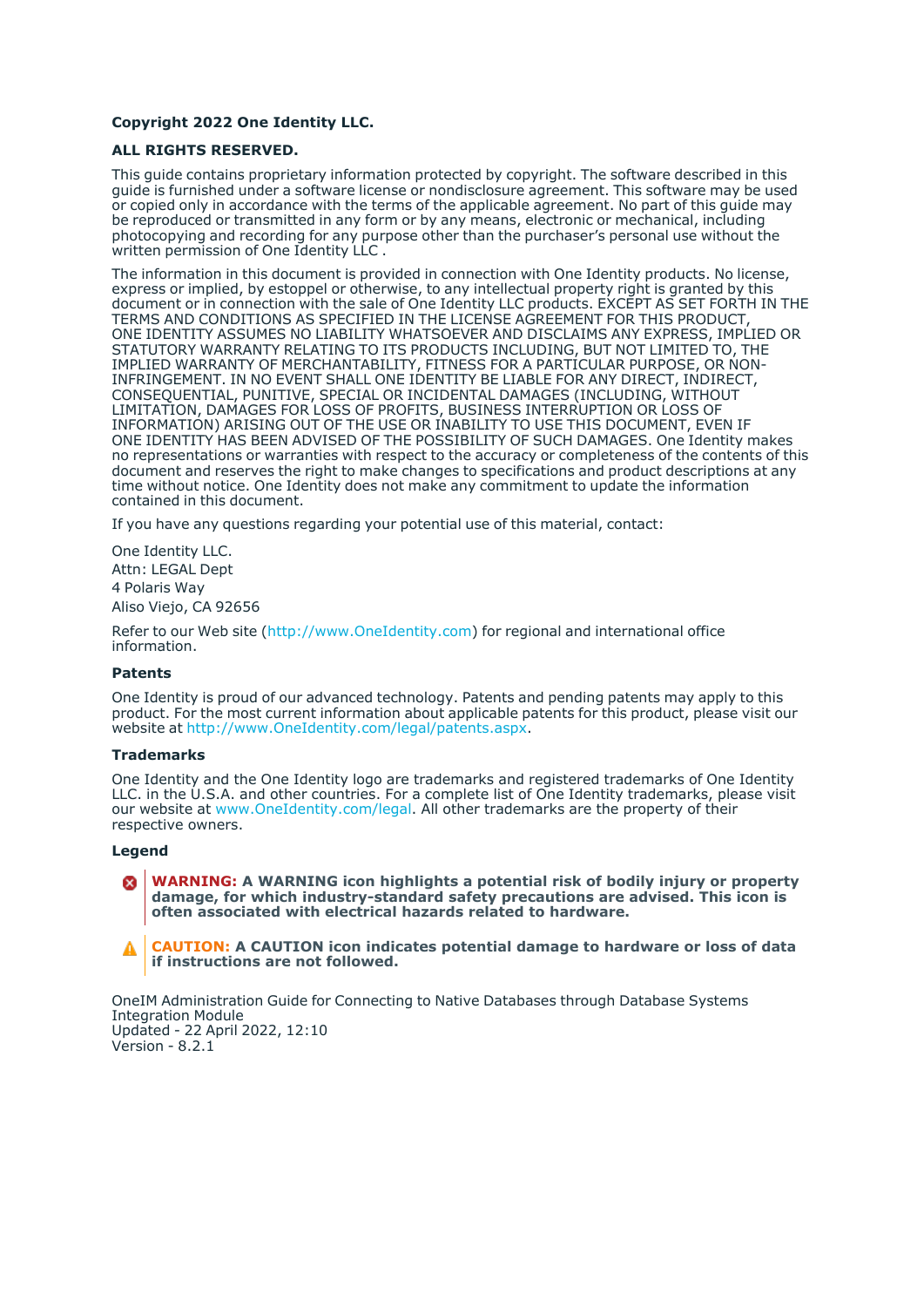# **Contents**

| Deleting an Oracle user [13] Deleting an Oracle user [13] Deleting an Oracle user [13] Deleting an Oracle user                                                                                                                 |  |
|--------------------------------------------------------------------------------------------------------------------------------------------------------------------------------------------------------------------------------|--|
|                                                                                                                                                                                                                                |  |
|                                                                                                                                                                                                                                |  |
| Features supported manufactured and the set of the state of the state of the state of the state of the state of the state of the state of the state of the state of the state of the state of the state of the state of the st |  |
|                                                                                                                                                                                                                                |  |
|                                                                                                                                                                                                                                |  |
|                                                                                                                                                                                                                                |  |
|                                                                                                                                                                                                                                |  |
| Connecting to multiple databases through a single synchronization project 18                                                                                                                                                   |  |
|                                                                                                                                                                                                                                |  |
|                                                                                                                                                                                                                                |  |
| Mapping sets and object types for the database-level template  19                                                                                                                                                              |  |
|                                                                                                                                                                                                                                |  |
|                                                                                                                                                                                                                                |  |
|                                                                                                                                                                                                                                |  |
|                                                                                                                                                                                                                                |  |
|                                                                                                                                                                                                                                |  |

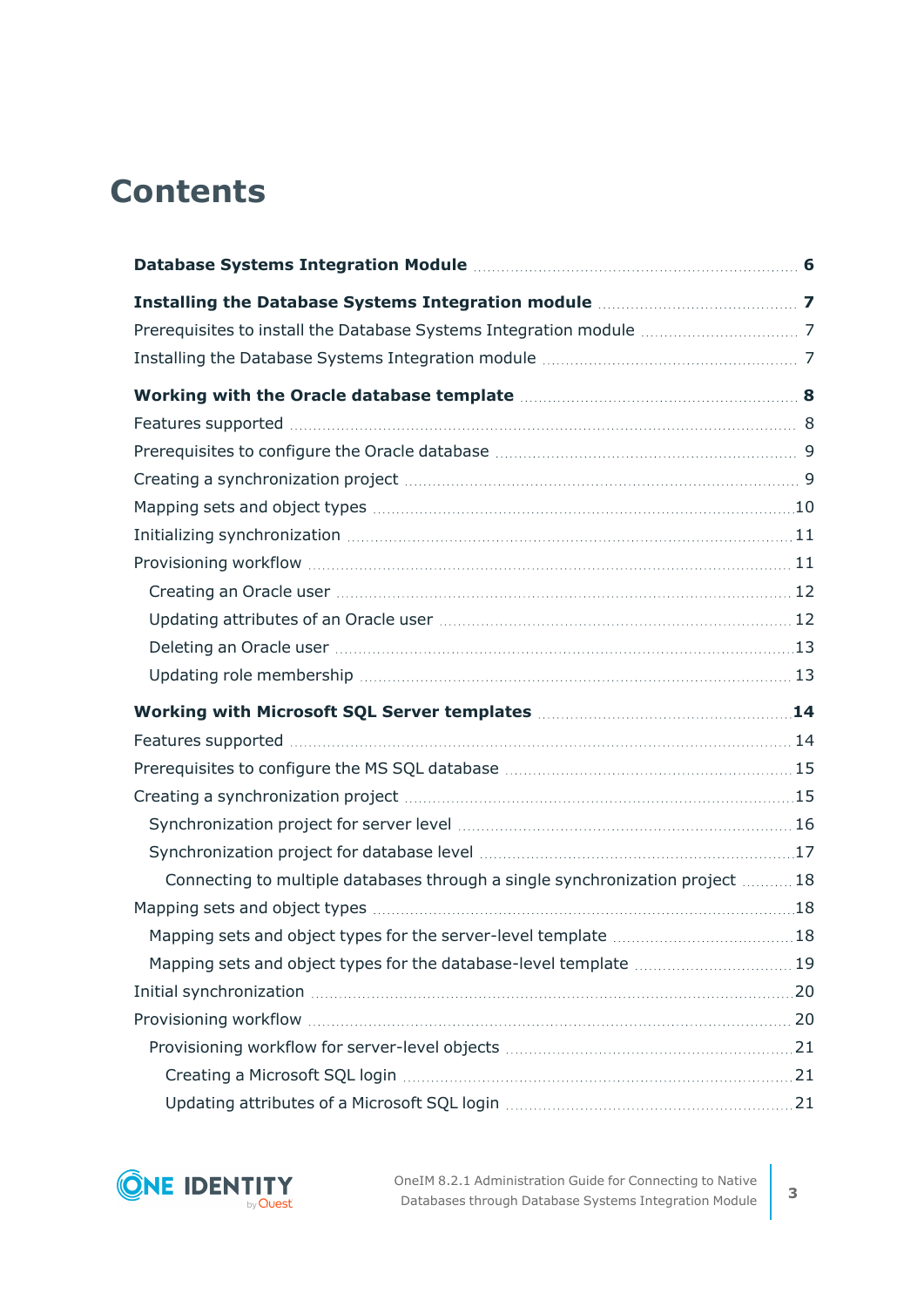| Connecting to multiple databases through a single synchronization project  28 |  |
|-------------------------------------------------------------------------------|--|
|                                                                               |  |
|                                                                               |  |
|                                                                               |  |
|                                                                               |  |
|                                                                               |  |
|                                                                               |  |
|                                                                               |  |
|                                                                               |  |
|                                                                               |  |
|                                                                               |  |
|                                                                               |  |
|                                                                               |  |
|                                                                               |  |
|                                                                               |  |
|                                                                               |  |
|                                                                               |  |
|                                                                               |  |
|                                                                               |  |
|                                                                               |  |
|                                                                               |  |
|                                                                               |  |

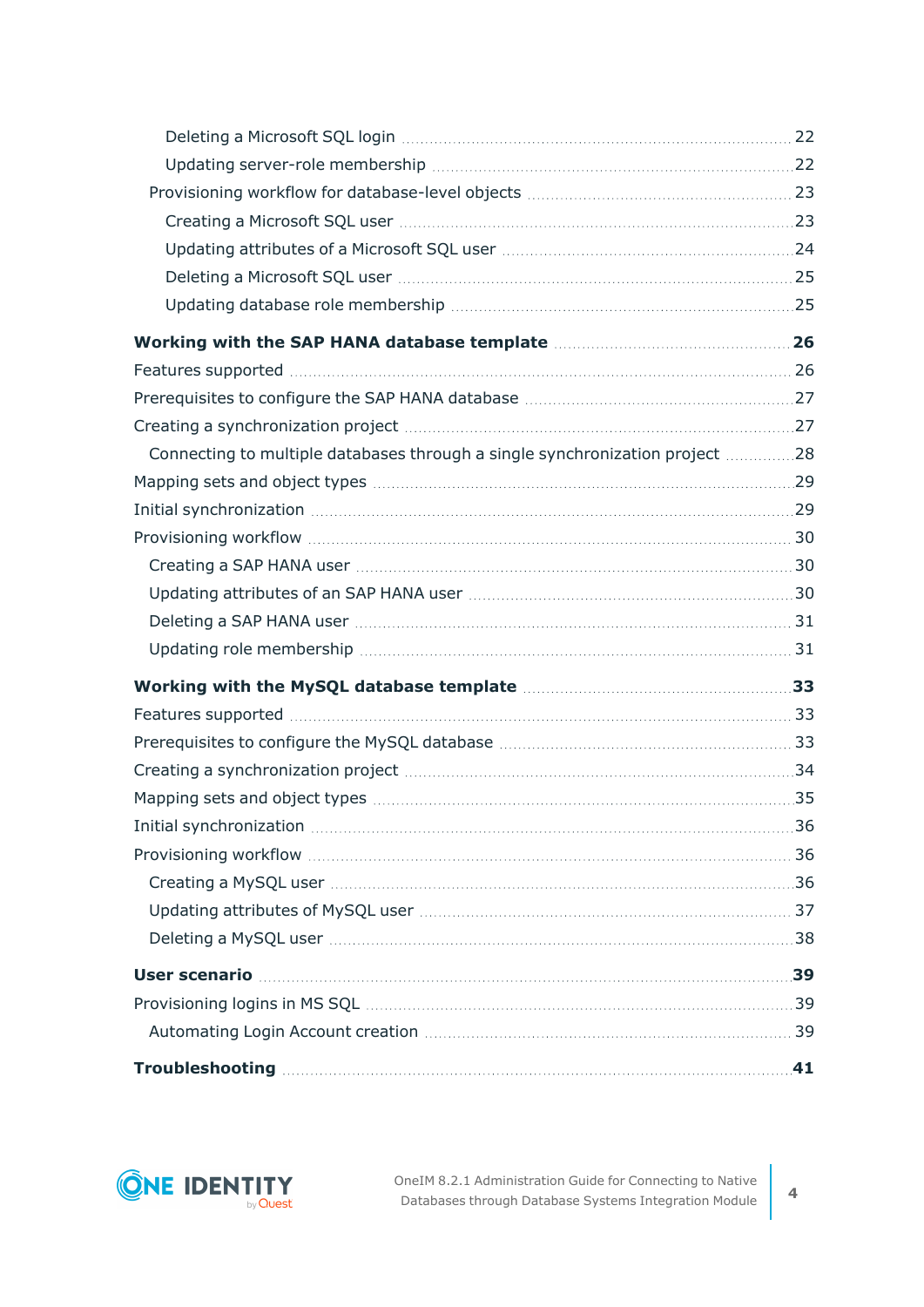| Exercise de La Contacting us material contract and the contraction of the contraction of the contract of the contract of the contract of the contract of the contract of the contract of the contract of the contract of the c |  |
|--------------------------------------------------------------------------------------------------------------------------------------------------------------------------------------------------------------------------------|--|
|                                                                                                                                                                                                                                |  |

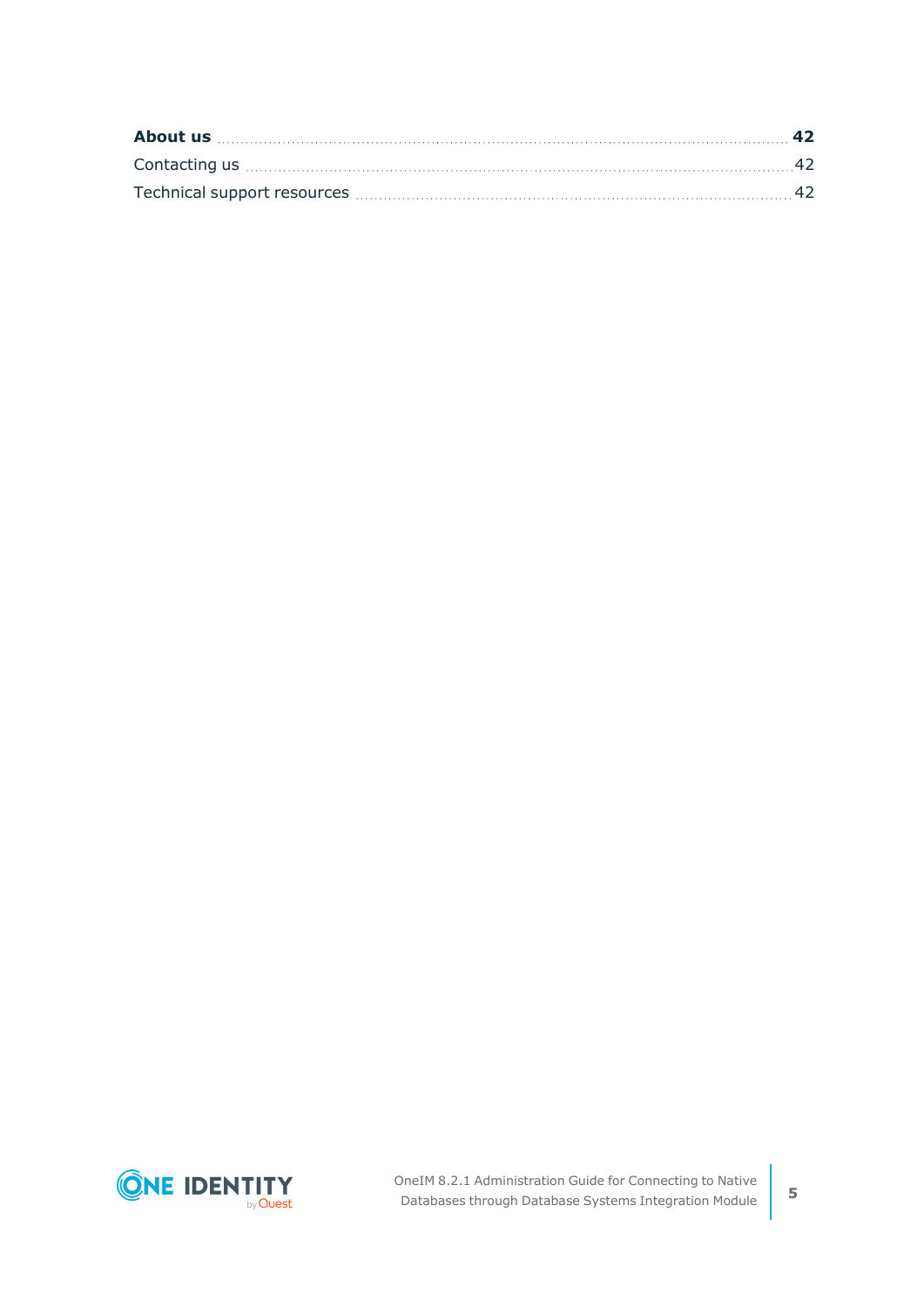# <span id="page-5-0"></span>**Database Systems Integration Module**

Database Systems Integration (DSI) module provides synchronization project templates, which enable you to connect to multiple Database engines using the One Identity Manager generic database connector. The DSI module project templates help in configuring synchronization components such as, object type mapping, workflows, and startup configurations.

The DSI module supports connection to the following database engines:

- Oracle Database
- Microsoft SQL database
- SAP HANA Database
- MySQL Database

This document provides detailed information about the DSI module and its customizable templates, which provides mappings, workflows, and startup configurations to synchronize and provision database objects using generic database connector.

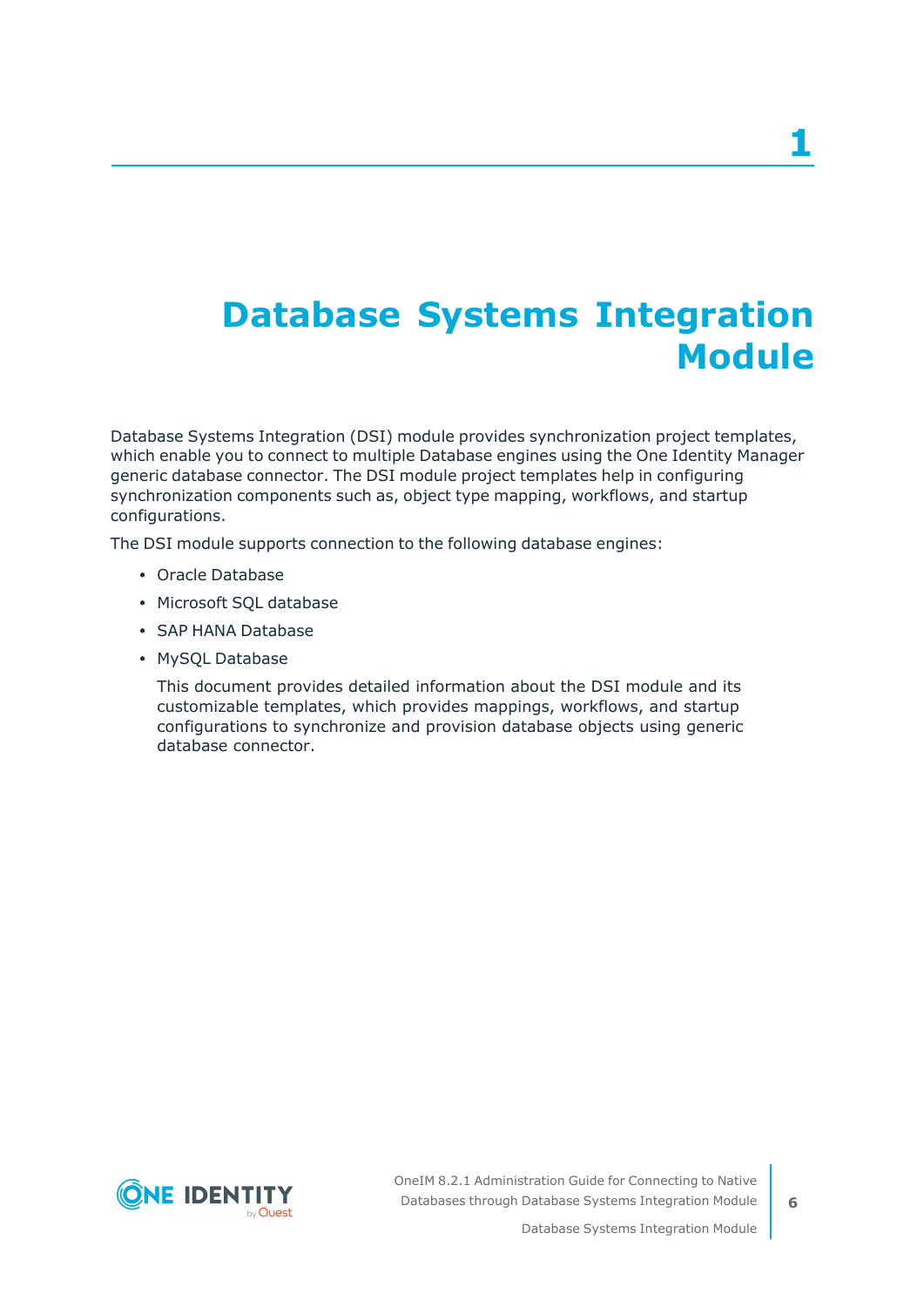# <span id="page-6-0"></span>**Installing the Database Systems Integration module**

This chapter provides information about the DSI module installation on supported operating systems. For more information on the supported operating systems, see *System Requirements* in the *One Identity Manager Release Notes for Database Systems Integration Module 8.2.1*.

[Prerequisites](#page-6-1) to install the Database Systems Integration module Installing the Database Systems [Integration](#page-6-2) module

## <span id="page-6-1"></span>**Prerequisites to install the Database Systems Integration module**

To install the Database Systems Integration (DSI) module on the system, ensure that the One Identity Manager 8.2.1 is already installed on the system. For more information on installing the latest version of the One Identity Manager, see the *Installing One Identity Manager Components* section in the *One Identity Manager Installation Guide*.

# <span id="page-6-2"></span>**Installing the Database Systems Integration module**

The Database Systems Integration (DSI) module installation is similar to the installation procedures of other One Identity Manager modules. To install the DSI module, One Identity Manager 8.2.1 is required.

For information on installing the DSI module, see the *Installing One Identity Manager Components* section in the *One Identity Manager Installation Guide*.



OneIM 8.2.1 Administration Guide for Connecting to Native Databases through Database Systems Integration Module

Installing the Database Systems Integration module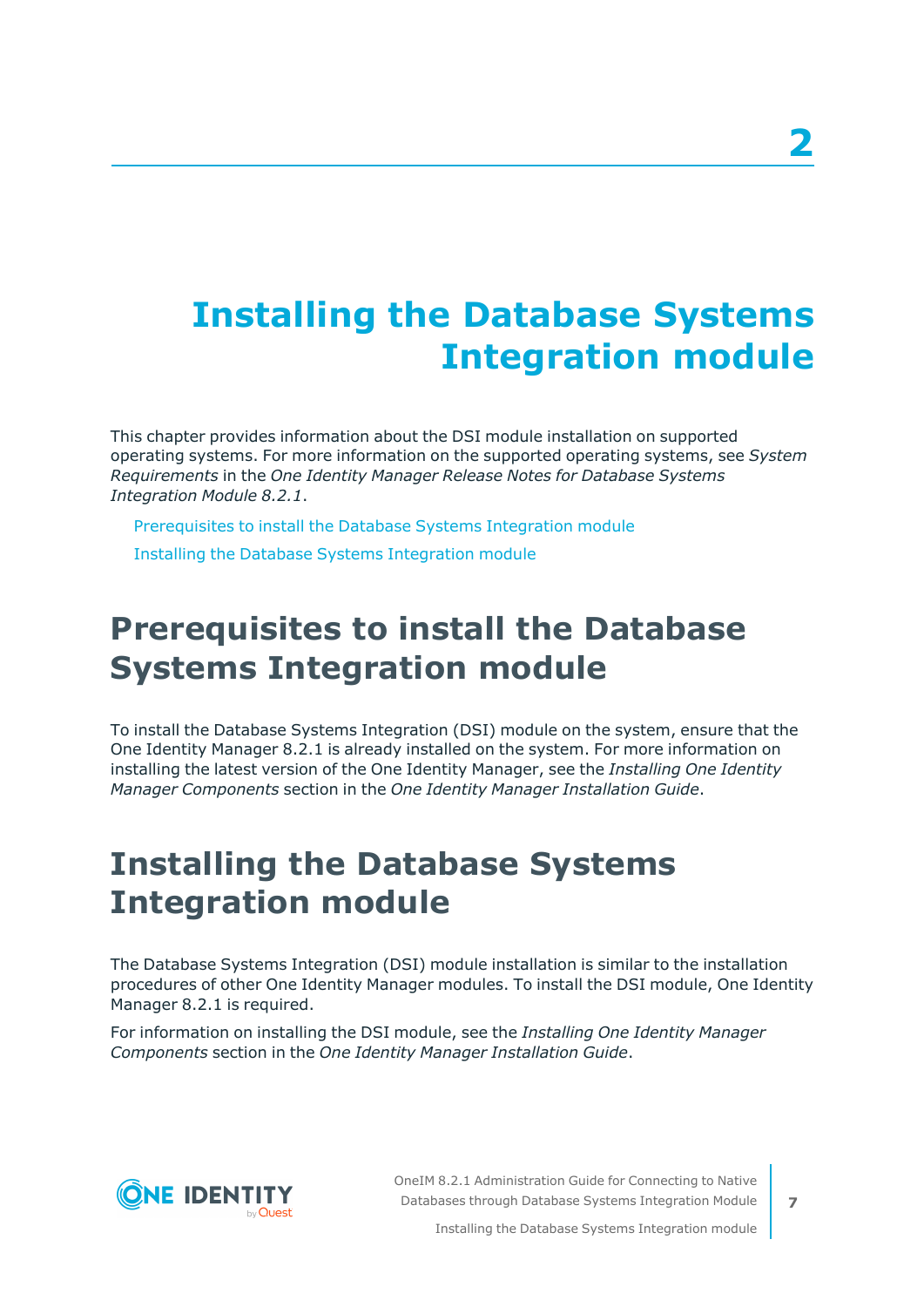# <span id="page-7-0"></span>**Working with the Oracle database template**

This chapter provides information about the Oracle database template provided in the Database Systems Integration (DSI) module that is used to create mappings, workflows, startup configurations, and synchronize objects.

#### Features [supported](#page-7-1)

- [Prerequisites](#page-8-0) to configure the Oracle database
- Creating a [synchronization](#page-8-1) project
- [Mapping](#page-9-0) sets and object types
- Initializing [synchronization](#page-10-0)
- <span id="page-7-1"></span>[Provisioning](#page-10-1) workflow

### **Features supported**

The following features are supported in the Oracle database template:

- Read all user accounts and their attributes
- Read all user roles
- Read all user profiles
- Read all tablespaces
- Read user role membership
- Read role membership
- Create and delete operations for users
- Change password for users
- Lock or unlock users
- Change role membership
- Change user role membership

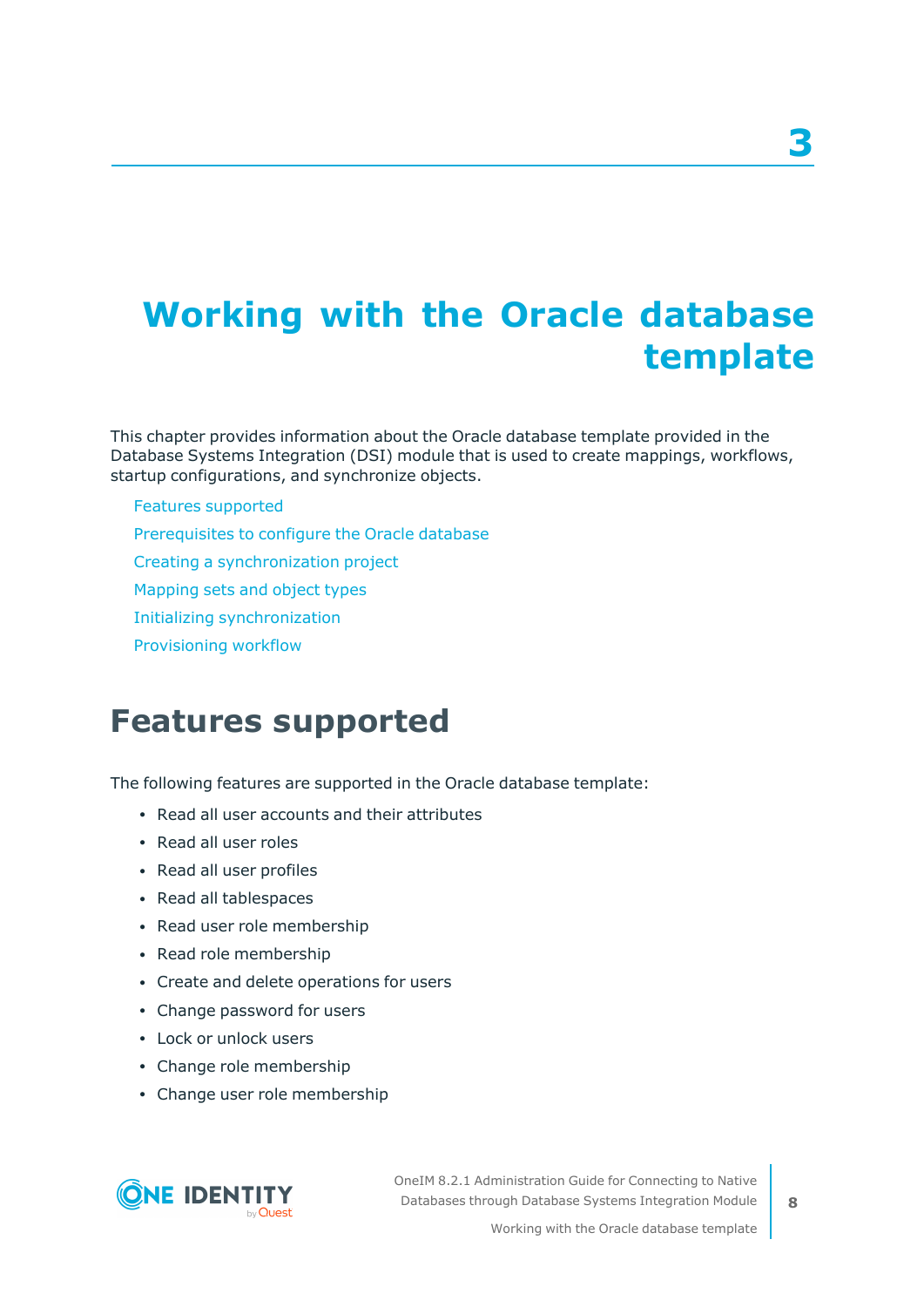# <span id="page-8-0"></span>**Prerequisites to configure the Oracle database**

Ensure that the following prerequisites are met before configuring Oracle database:

- <sup>l</sup> Ensure that the information about the following attributes are available.
	- Hostname
	- $\cdot$  Service name
	- Port
	- Username
	- Password
- The generic database configuration server function must be enabled on the Designer for the Job server.

For more information on assigning server function, refer to the *One Identity Manager Configuration Guide*.

# <span id="page-8-1"></span>**Creating a synchronization project**

The following procedure describes how to create and configure synchronization projects to work with the Oracle database.

#### *To create a synchronization project*

- 1. Open the Synchronization Editor.
- 2. On the **Start** page, select **Start a new Synchronization Project**.
- 3. On the **Choose target system page**, select the **Generic Database Connector** check box and click **Next**.
- 4. Select **Create New System Connection**.
- 5. Select **Oracle Database**.
- 6. Define the connection parameters as mentioned here:
	- <sup>l</sup> **Data source: please use the sample connection string below to form your data source**  $(DESCRIPITION = (ADDRESS = (PROTOCOL = TCP) (HOST = {server}) (PORT =$ {port})) (CONNECT\_DATA =(SERVER = DEDICATED)(SERVICE\_NAME ={service name})))
		- **· Server**: Provide the hostname.
		- **Port:** Provide the port to the database. By default, the port is 1521.
		- <sup>l</sup> **Service name**: Provide the service name of the Oracle database.

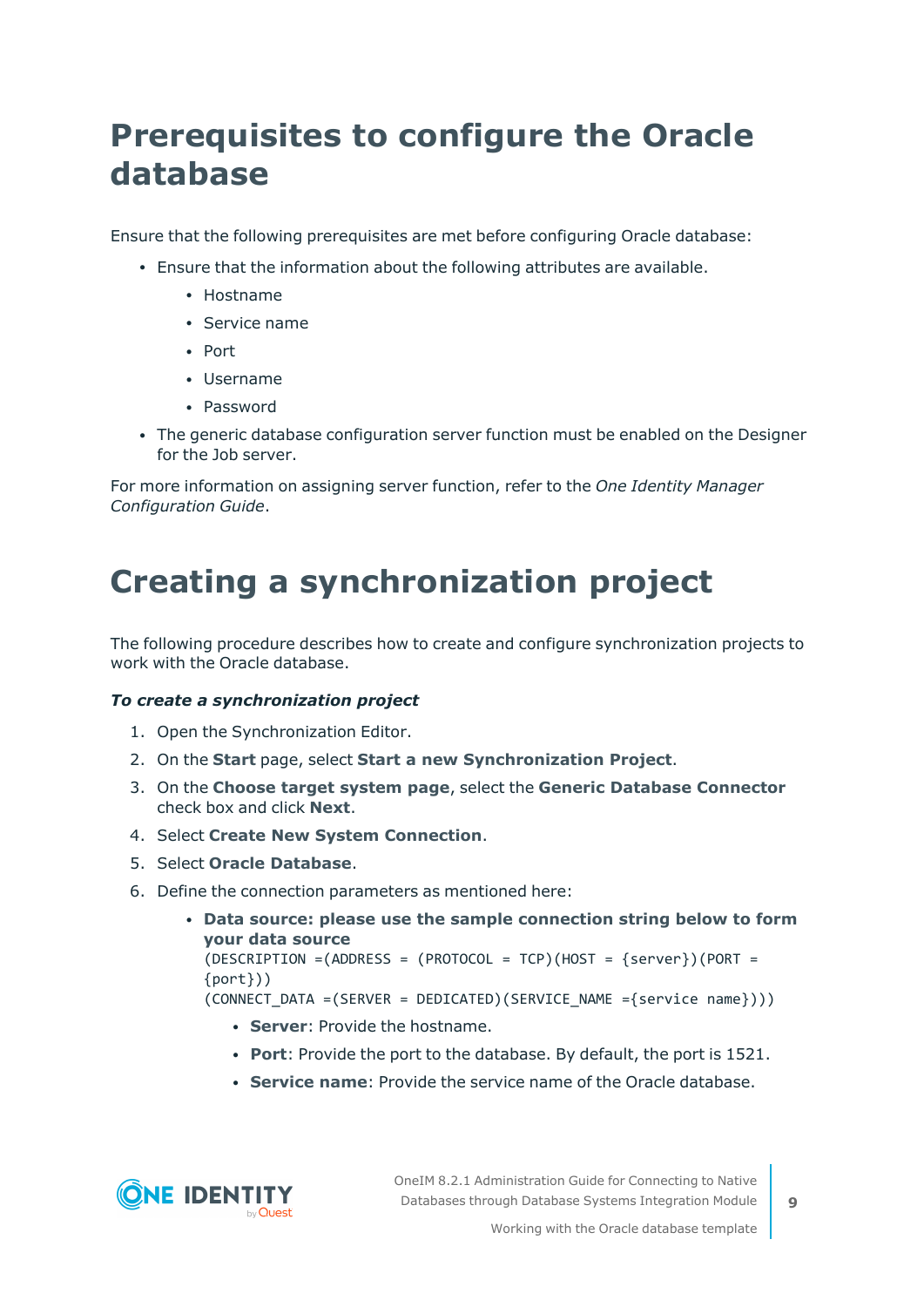- **Username: SYS**
- **Password**: Provide the password created during the oracle installation
- 7. Click **Extended** and set **DBA Privilege** to **SYSDBA**.
- 8. Provide the display name and the identifier.
- 9. Select the DSI\_ORACLESQL\_Configuration.xml configuration file available at DSI/ConfigFiles in the OneIM installation folder, and click **Next**.
- 10. Click **Finish**.

The schema loading window is displayed.

- 11. After the schema is loaded, the **Template Selection** page is displayed.
- 12. Select **Oracle Database Template** and click **Next**.

Follow the on-screen instructions until the **Provisioning Capability** window is displayed.

13. Select the synchronization server and click **Finish**.

The synchronization project is created successfully.

After creating the synchronization project, set the variable value in the **DefaultUserPassword** field.

## <span id="page-9-0"></span>**Mapping sets and object types**

The Oracle database template has the following mapping sets:

- **Tablespace**: Logical storage units that store data of all the databases.
- **· Users:** Users of the database.
- **Roles**: Provides database security at a basic level.
- **Profile**: A collection of parameters that set limits on the database resources.
- **RoleInRole**: Role membership.
- **· UserInRoles**: User role membership.
- **· UserHasTablespace**: Permanent tablespace assigned to users.
- **· UserHasTempTablespace**: Temporary tablespace assigned to users.

NOTE: Before updating the default mapping sets, you should save the backup of the One Identity Manager database.

### **Mapping object types between Oracle database and One Identity Manager tables**

The following table describes how to map object types in the Oracle database to the corresponding UNS tables in One Identity Manager.

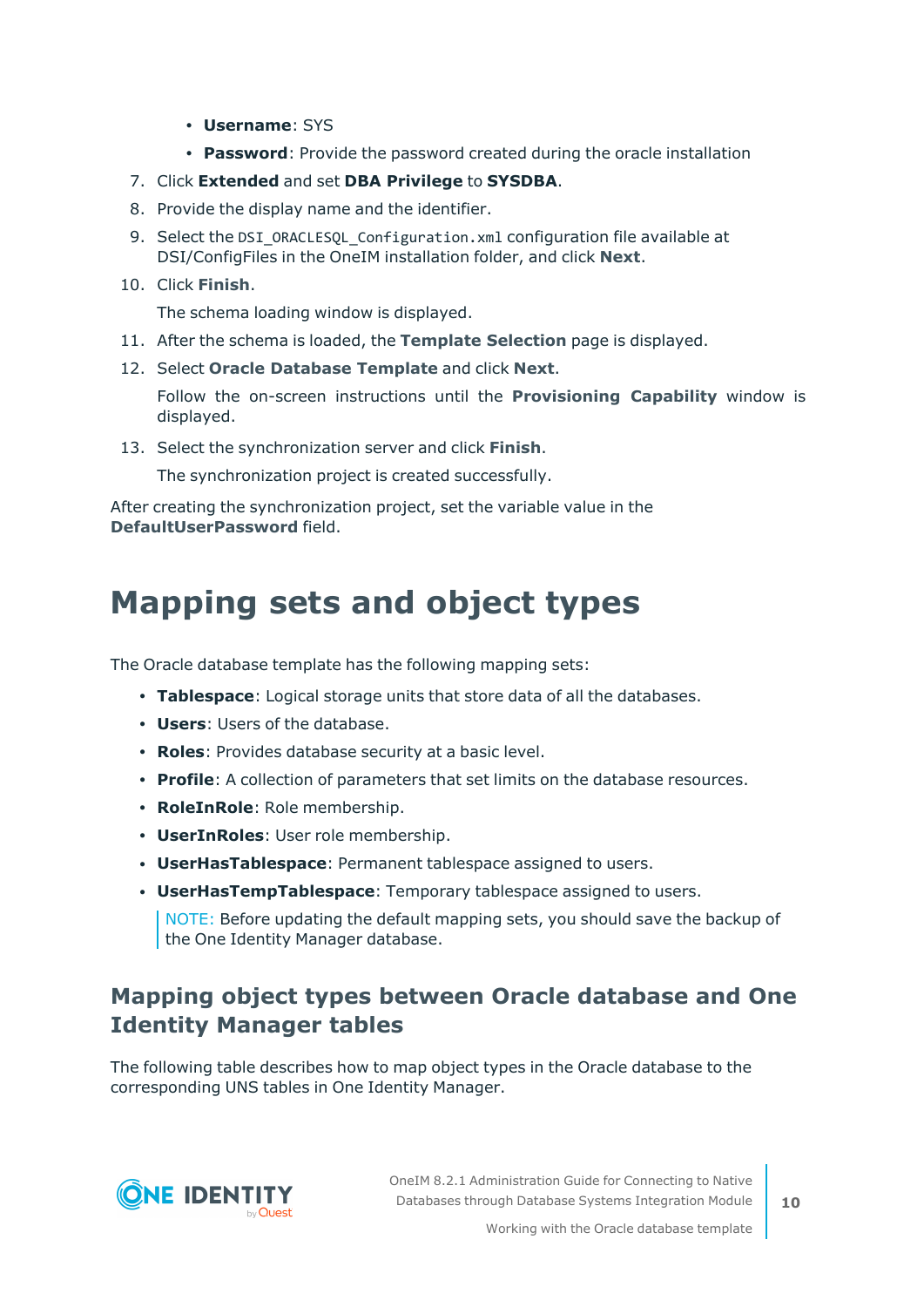| <b>Mapping set name</b> | <b>Oracle objects</b>                | <b>One Identity Manager table</b>                 |
|-------------------------|--------------------------------------|---------------------------------------------------|
| Tablespaces             | sys.dba_tablespaces                  | UNSItemB                                          |
| Users                   | sys.dba_users                        | <b>UNSAccountB</b>                                |
| Roles                   | sys.dba_roles                        | <b>UNSGroupB</b>                                  |
| <b>Profiles</b>         | sys.dba_profiles                     | <b>UNSContainerB</b>                              |
| RoleInRole              | sys.dba_role_privs<br>(GROUPINGROUP) | UNSGroupBInUNSGroupB                              |
| UserInRole              | sys.dba_role_privs<br>(USERINROLE)   | UNSAccountBInUNSGroupB<br>(effective assignments) |
| UserHasTablespace       | sys.dba_users                        | <b>UNSAccountBHasUNSItemB</b><br>(Tablespace)     |
| UserHasTempTablespace   | sys.dba_users                        | UNSAccountBHasUNSItemB<br>(Temporary Tablespace)  |

#### **Table 1: Mapping table for Oracle object types**

## <span id="page-10-0"></span>**Initializing synchronization**

Initial synchronization initializes the One Identity Manager tables with the Oracle data. Oracle users, roles, tablespaces, user role membership, and role membership are synchronized into the One Identity Manager tables.

#### *To run the initial synchronization*

- 1. In the **Synchronization Editor**, open the synchronization project.
- 2. In the Navigation pane, select **Start up Configurations**.
- 3. Click **Execute**.
- 4. Confirm the security prompt with **Yes**.

The synchronization workflow is completed successfully. The synchronized objects can be viewed in the Manager.

# <span id="page-10-1"></span>**Provisioning workflow**

The **Provisioning** workflow is used to create, update, update role membership, and delete Oracle users.

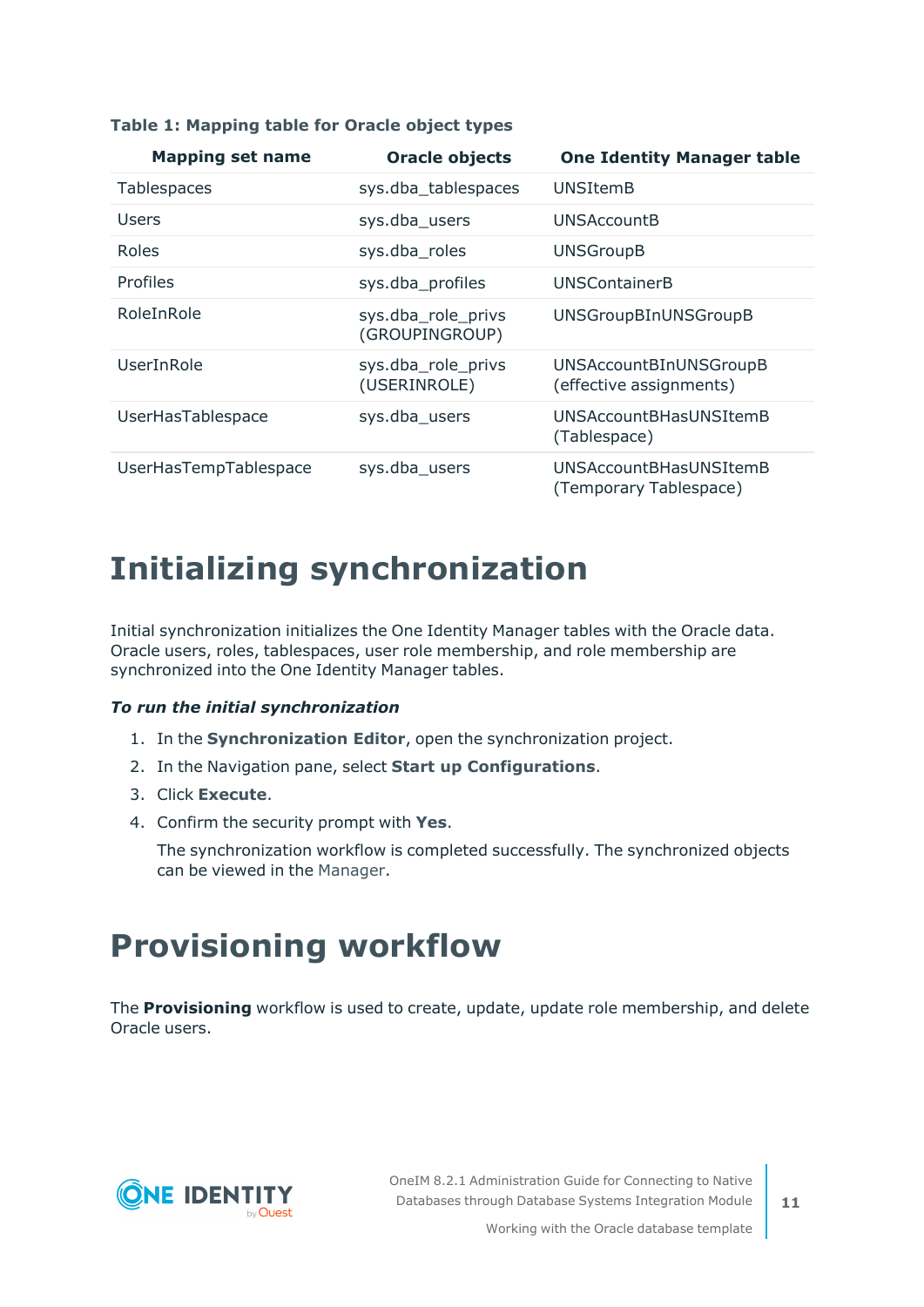### <span id="page-11-0"></span>**Creating an Oracle user**

The following procedure describes how to create Oracle users on the Oracle database.

#### **To create an Oracle user**

- 1. Open the Manager.
- 2. Navigate to **Custom target systems |** *<required target system root>* **| User accounts**. To view the target system name, expand the required target system root.
- 3. Click **Add**.
- 4. Provide the relevant information for the new user.

NOTE: The **Login name** for the user must be unique.

- 5. Provide a password in the **Password** text field. If not provided, the value from the **DefaultUserPassword** variable is used.
- 6. Click **Save**.

The user is provisioned in the Oracle Database.

### <span id="page-11-1"></span>**Updating attributes of an Oracle user**

The following procedures describes how to create the Oracle users on Oracle database.

#### **To change the password:**

- 1. Open the Manager.
- 2. Navigate to **Custom target systems |** *<required target system root>* **| User accounts**. To view the target system name, expand the required target system root.
- 3. Provide the new password in the **Password** text field.
- 4. Click **Save**.

The password is updated.

#### **To lock or unlock users:**

- 1. Open the Manager.
- 2. Navigate to **Custom target systems |** *<required target system root>* **| User accounts**.
- 3. In **Custom target systems**, select the user to be updated.
- 4. Select the **User account is disabled** check box to lock or unlock the user. The user is locked or unlocked based on the action.

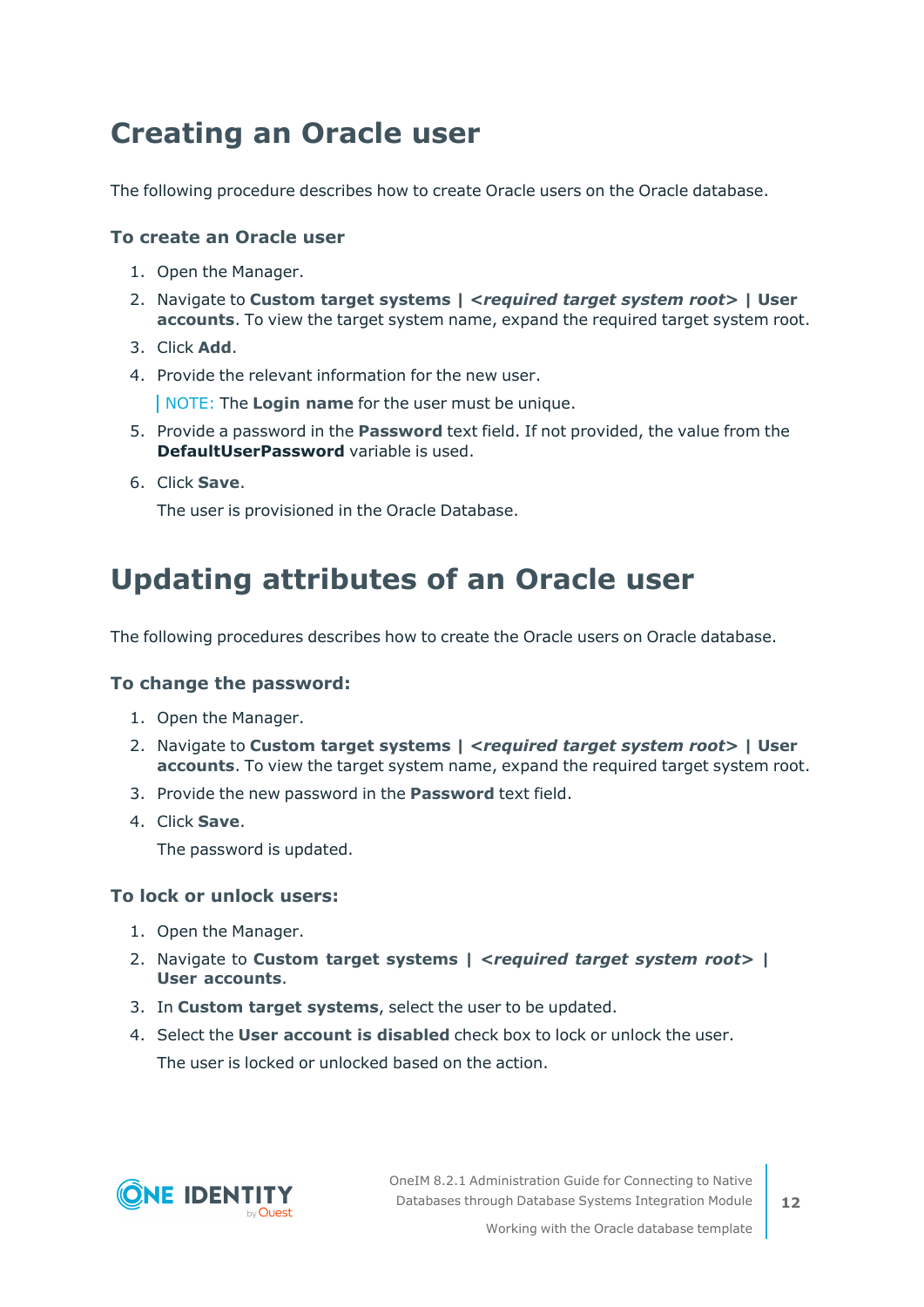#### **To change role membership:**

- 1. Open the Manager.
- 2. Navigate to **Custom target systems |** *<required target system root>* **| User accounts**.
- 3. In **Custom target system**, select the user to be updated.
- 4. From the **Assign Groups** section, add or remove groups to update the role membership.

The role membership is updated.

### <span id="page-12-0"></span>**Deleting an Oracle user**

The following procedure describes how to delete an Oracle user.

#### *To delete an Oracle user*

- 1. Open the Manager.
- 2. Navigate to **Custom target systems |** *<required target system root>* **| User accounts**.
- 3. In **Custom target systems**, select the user and click **Delete**.

The user account is disabled immediately on the Oracle database based on deferred deletion value of the **UNSAccountB** table in One Identity Manager.

### <span id="page-12-1"></span>**Updating role membership**

The following describes how to create Oracle users on the Oracle database.

#### **To update role membership**

- 1. Open the Manager.
- 2. Navigate to **Custom target systems |** *<required target system root>* **| User accounts**.
- 3. In **Custom target systems**, select the **Group** to be updated.
- 4. From the **Assign Groups** section, add or remove groups to update the role membership.

The role membership is updated.

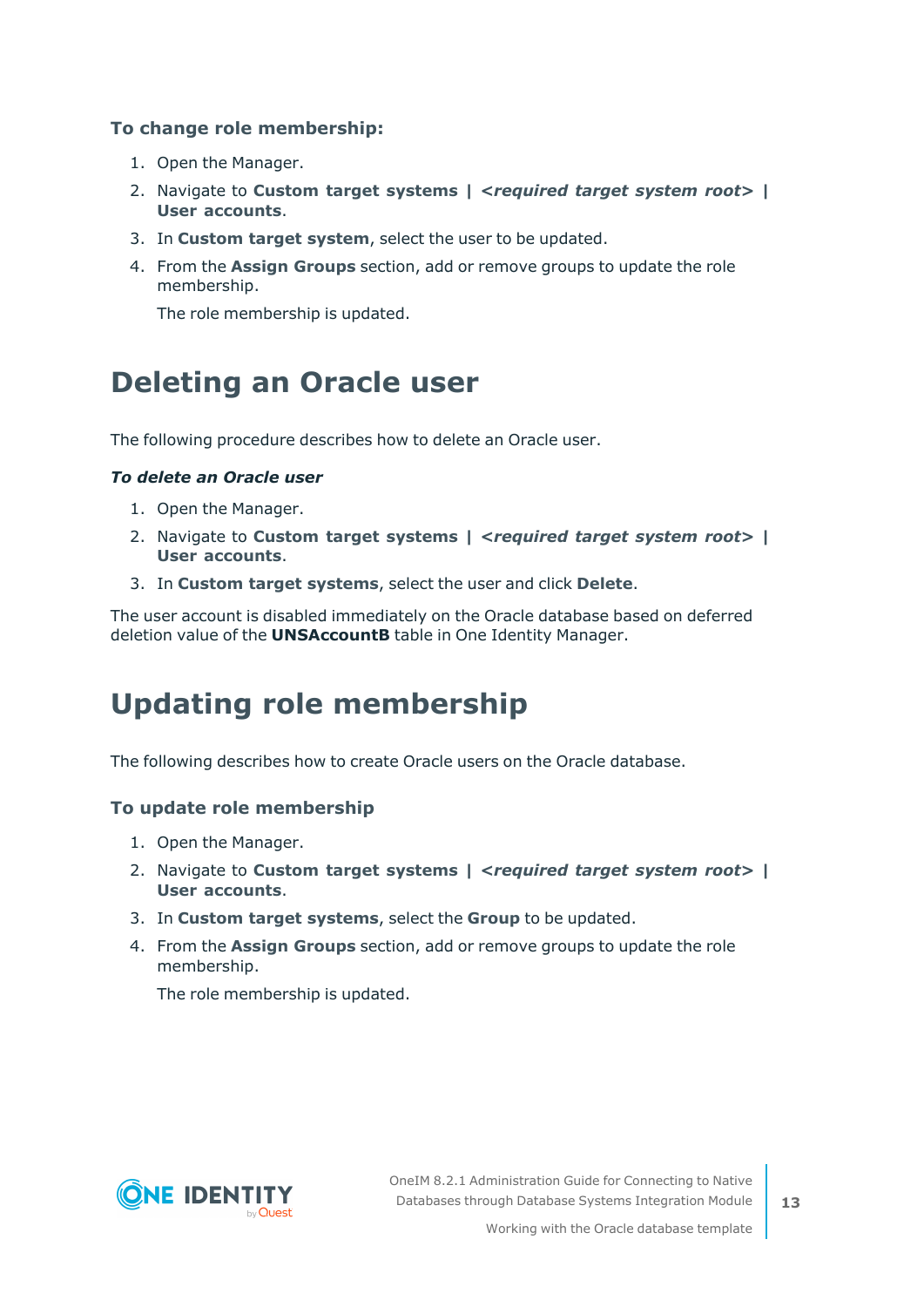# <span id="page-13-0"></span>**Working with Microsoft SQL Server templates**

This chapter provides information about the Microsoft SQL (MS SQL) database templates for server level and database level provided in the Database Systems Integration (DSI) module that is used to create mappings, workflows, startup configurations, and synchronize objects.

The server-level template is used to connect to the master database to manage server objects. The database-level template is used to connect to specific databases to manage database objects.

Features [supported](#page-13-1) [Prerequisites](#page-14-0) to configure the MS SQL database Creating a [synchronization](#page-14-1) project [Mapping](#page-17-1) sets and object types Initial [synchronization](#page-19-0) [Provisioning](#page-19-1) workflow

# <span id="page-13-1"></span>**Features supported**

The following features are supported in the MS SQL templates.

### **Features supported for MS SQL Server-level template**

- Read all login accounts and their attributes.
- Read all server roles.
- Read all login role membership.
- Read all role membership.
- Create and delete operations for login.



OneIM 8.2.1 Administration Guide for Connecting to Native Databases through Database Systems Integration Module

Working with Microsoft SQL Server templates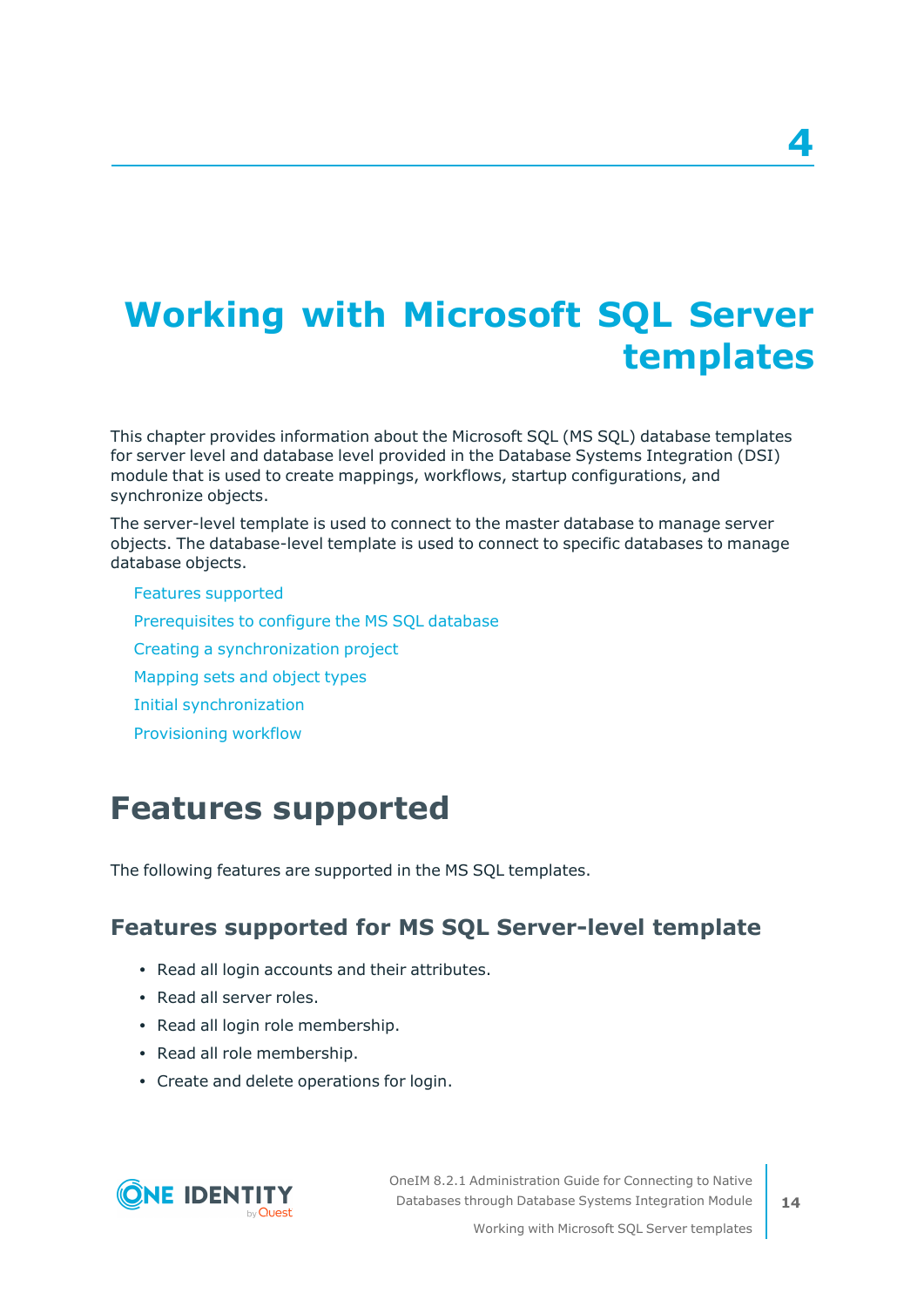- Change password for logins.
- Lock or unlock logins.
- Change role membership.
- Change login role membership.

### **Features supported for MS SQL Database-level template**

- Read all user accounts and their attributes.
- Read all database roles or application roles.
- Read all user role membership.
- Read all role membership.
- Create and delete operations for users.
- Change password for users.
- Lock or unlock users.
- Change role membership.
- Change user role membership.

# <span id="page-14-0"></span>**Prerequisites to configure the MS SQL database**

Ensure that the following prerequisites are met before configuring the MS SQL database:

- Before creating a synchronization project with the generic database connector, ensure that the information about the following attributes is available:
	- MS SOL Server Name
	- Username
	- Password
	- Database that is to be connected
- The generic database configuration server function must be enabled on the Designer for the Job server.

For more information on assigning server function, refer to the *One Identity Manager Configuration Guide*.

# <span id="page-14-1"></span>**Creating a synchronization project**

The synchronization project for MS SQL is classified into server level and database level.



OneIM 8.2.1 Administration Guide for Connecting to Native Databases through Database Systems Integration Module

Working with Microsoft SQL Server templates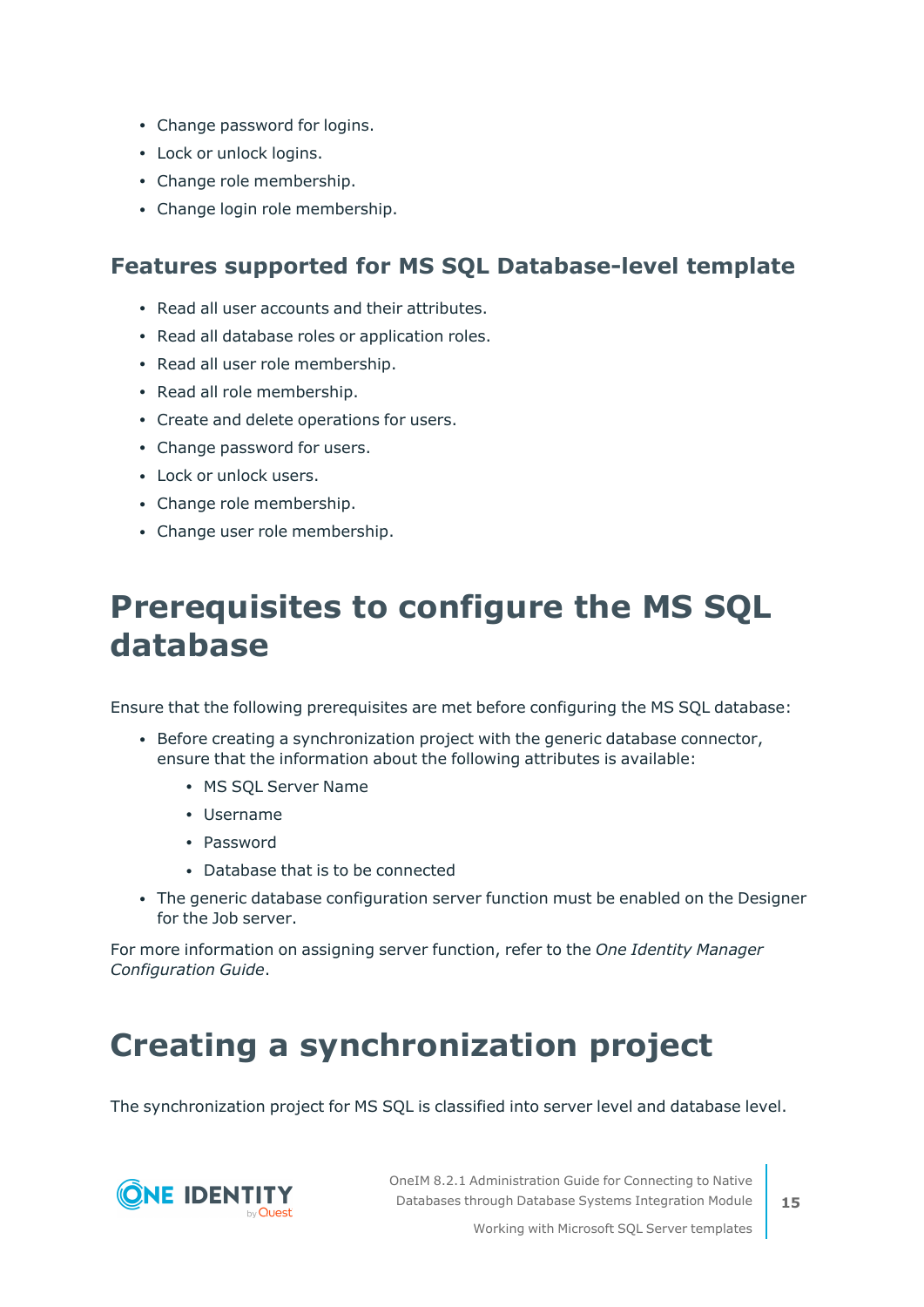## <span id="page-15-0"></span>**Synchronization project for server level**

The following procedure describes how you create and configure synchronization projects for server-level projects in Microsoft SQL.

#### **To create synchronization project**

- 1. Open the Synchronization Editor.
- 2. On the **Start** page, select **Start a new Synchronization Project**.
- 3. On the **Choose target system page**, select the **Generic Database Connector** check box and click **Next**.
- 4. Select **Create New System Connection**.
- 5. Select **SQL Server**.
- 6. Provide the name of the SQL server required to establish a connection in the **SQL Server Name** field.
- 7. Provide the **Username** and **Password** for the privileged service account or an account that has the **sysadmin** server role.
- 8. Select **master** database to create the project for managing server-level objects.
- 9. Provide the display name and the identifier.
- 10. Select the DSI\_MSSQL\_ServerLevel\_Configuration.xml configuration file available at DSI/ConfigFiles in the DSI installation folder and click **Next**.
- 11. Review the preferences and click **Next** until the **Save Configuration** window is displayed. Ensure that the configuration field is empty.
- 12. Click **Next**.
- 13. Review the preferences and click **Finish**.

The schema loading window is displayed.

- 14. After the schema is loaded, the **Template Selection** page is displayed.
- 15. Select **MSSql Server Level Template** and click **Next**.

Follow on-screen instructions until the **Provisioning Capability** window is displayed.

16. Select the synchronization server and click **Finish**.

The synchronization project is created successfully.

After the creation of the synchronization project, set the variables value in the **DefaultUserPassword** field.

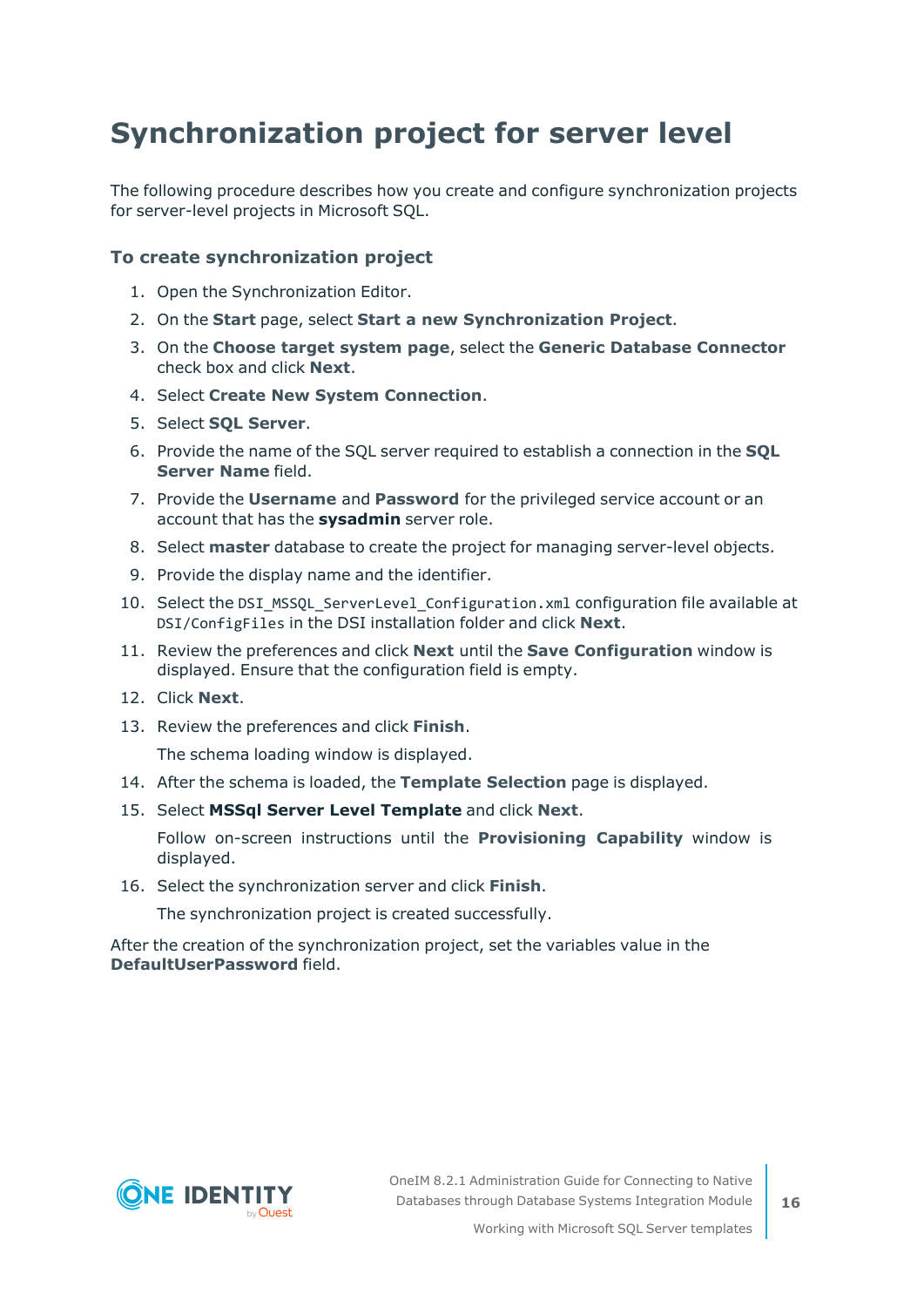## <span id="page-16-0"></span>**Synchronization project for database level**

The following procedure describes how to create and configure synchronization projects for database-level projects in Microsoft SQL.

#### **To create a synchronization project**

- 1. Open the Synchronization Editor.
- 2. On the **Start** page, select **Start a new Synchronization Project**.
- 3. On the **Choose target system page**, select the **Generic Database Connector** check box and click **Next**.
- 4. Select **Create New System Connection**.
- 5. Select **SQL Server**.
- 6. Provide the name of the SQL server required to establish a connection in the **SQL Server Name** field.
- 7. Provide the **Username** and **Password** for the privileged service account or an account that has the **sysadmin** server role.
- 8. Select the required database to manage database-level principals.
- 9. Provide the display name and the identifier.
- 10. Select the DSI\_MSSQL\_DBLevel\_Configuration.xml configuration file available at DSI/ConfigFiles in the DSI module and click **Next**.
- 11. Review the preferences and click **Next** until the **Save Configuration** window is displayed. Ensure that the configuration field is empty.
- 12. Click **Next**.
- 13. Review the preferences and click **Finish**.

The schema loading window is displayed.

- 14. After the schema is loaded, the **Template Selection** page is displayed.
- 15. Select **MSSql DB Level Template** and click **Next**.

Follow on-screen instructions until the **Provisioning Capability** window is displayed.

16. Select the synchronization server and click **Finish**.

The synchronization project is created successfully.

After the creation of the synchronization project, set the variables value in the **DefaultUserPassword** field.

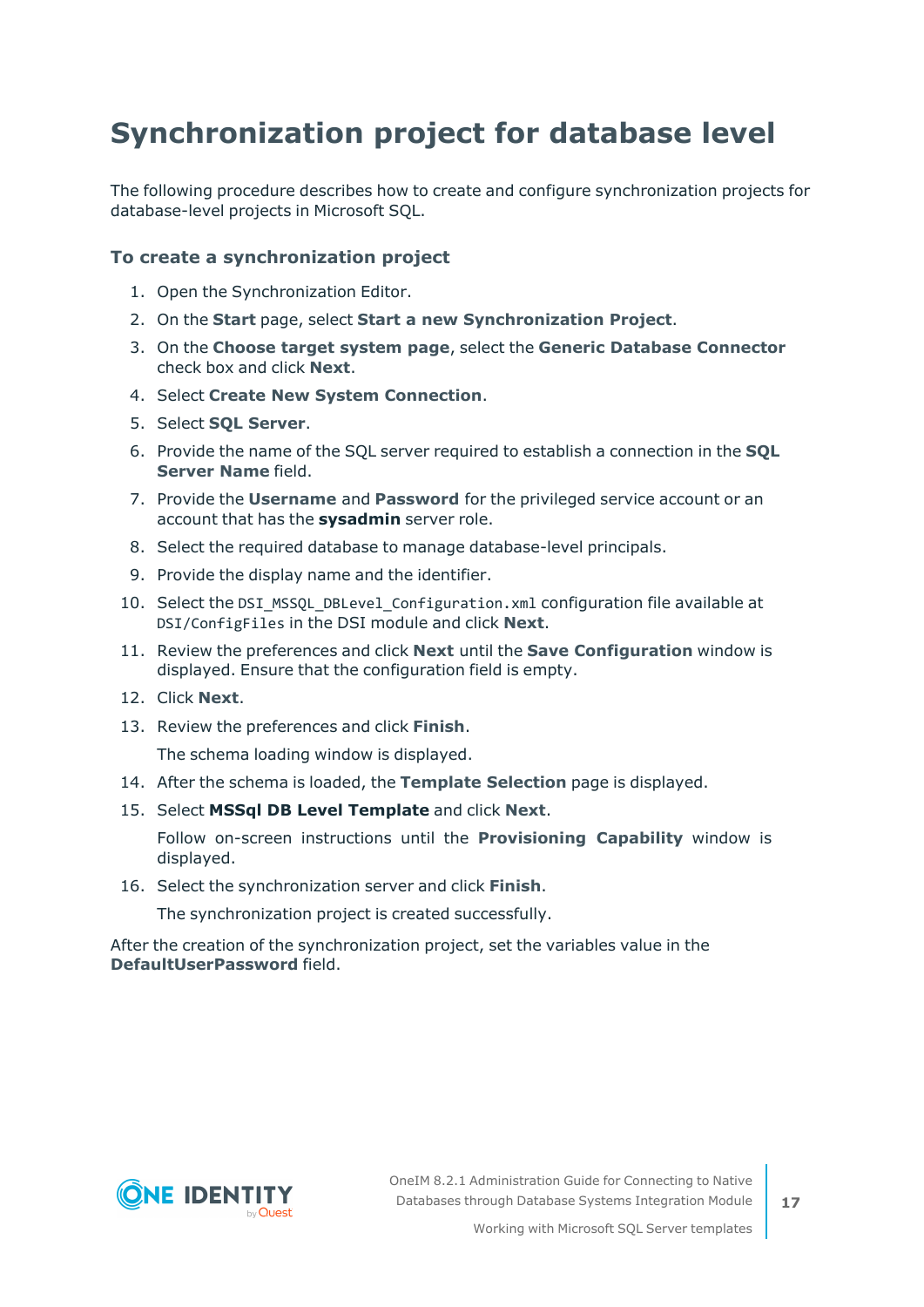### <span id="page-17-0"></span>**Connecting to multiple databases through a single synchronization project**

Database Systems Integration (DSI) provides an additional template for the Microsoft SQL database that allows it to connect to multiple databases through a single synchronization project in Microsoft SQL at database-level.

The ability to connect to multiple databases through a single synchronization project simplifies the process of maintaining multiple database connections, as the databases share a single set of configurations including mappings, workflows, and data operations.

#### *To create connections to multiple databases through a single synchronization project*

- 1. In the Synchronization Editor, open the synchronization project for MS SQL database-level connection.
- 2. In the **configuration** pane, navigate to the base object and click the wizard icon to set up a connection to the database.
- 3. Follow the steps specified in the [Synchronization](#page-16-0) project for database level section to add base objects.
- 4. Commit the changes to the database.

A new startup configuration gets created for the base object connection.

# <span id="page-17-1"></span>**Mapping sets and object types**

The Microsoft SQL template is classified into a server-level template and a database-level template. The mapping sets and the corresponding object types are different for serverlevel and database-level templates.

### <span id="page-17-2"></span>**Mapping sets and object types for the server-level template**

The Microsoft SQL server-level template has the following mapping sets:

- **Logins:** Maps all logins thataccess the SOL server, such as, **SOL LOGIN**, **WINDOWS\_LOGIN**, and **WINDOWS\_GROUP**, into One Identity Manager.
- **ServerRoles:** Maps all server-level roles and user-defined server roles into One Identity Manager.
- **LoginHasRole**: Maps all login and their role membership into One Identity Manager.
- **· ServerRoleinServerRole**: Maps all roles and their role membership into One Identity Manager.

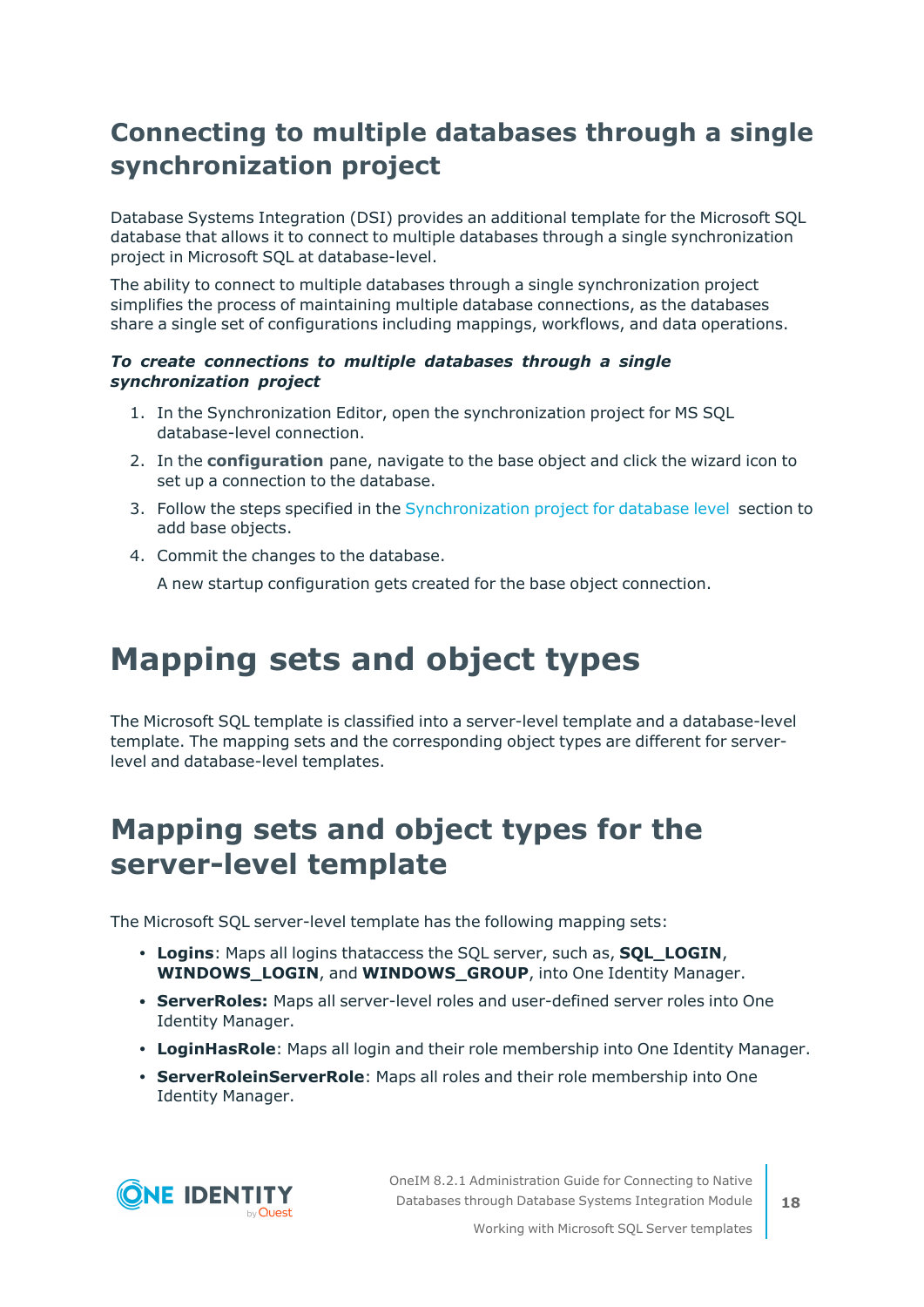NOTE: Before updating the default mapping sets, you should save the backup of the One Identity Manager database.

#### **Mapping object types between SQL tables and One Identity Manager tables**

The following table describes here briefs about the mapping of server object types in MS SQL Server to the corresponding UNS tables of One Identity Manager.

| MS SQL server-level object types |                             |                                   |  |
|----------------------------------|-----------------------------|-----------------------------------|--|
| <b>Mapping set name</b>          | <b>MS SQL objects</b>       | <b>One Identity Manager table</b> |  |
| Login                            | sys.server_principals       | <b>UNSAccountB</b>                |  |
| ServerRoles                      | sys.server_principals       | <b>UNSGroupB</b>                  |  |
| LoginHasRoles                    | sys.server_role_<br>members | UNSAccountBInUNSGroupB            |  |
| ServerRoleInServerRole           | sys.server_role_<br>members | UNSGroupBInUNSGroupB              |  |

#### **Table 2: Mapping table for MS SQL server-level object types**

### <span id="page-18-0"></span>**Mapping sets and object types for the database-level template**

The Microsoft SQL database-level template has the following mapping sets:

- **Users:** Maps all users to access the databases such as, **SQL\_USER\_WITHOUT LOGIN**, **SQL\_USER\_WITH\_LOGIN**, **SQL\_USER\_WITH\_PASSWORD** (applicable only for contained databases), **WINDOWS\_USER** and **WINDOWS\_GROUP** into One Identity Manager.
- **Roles**: Maps all database and application roles for the database into One Identity Manager.
- **· UserHasRoles**: Maps all users and their role membership into One Identity Manager.
- **RoleInRole**: Maps all roles and their role membership into One Identity Manager.
- **UsersExtended**: Maps all user properties for provisioning from One Identity Manager to MS SQL.

NOTE: Before updating the default mapping sets, you should save the backup of the One Identity Manager database.

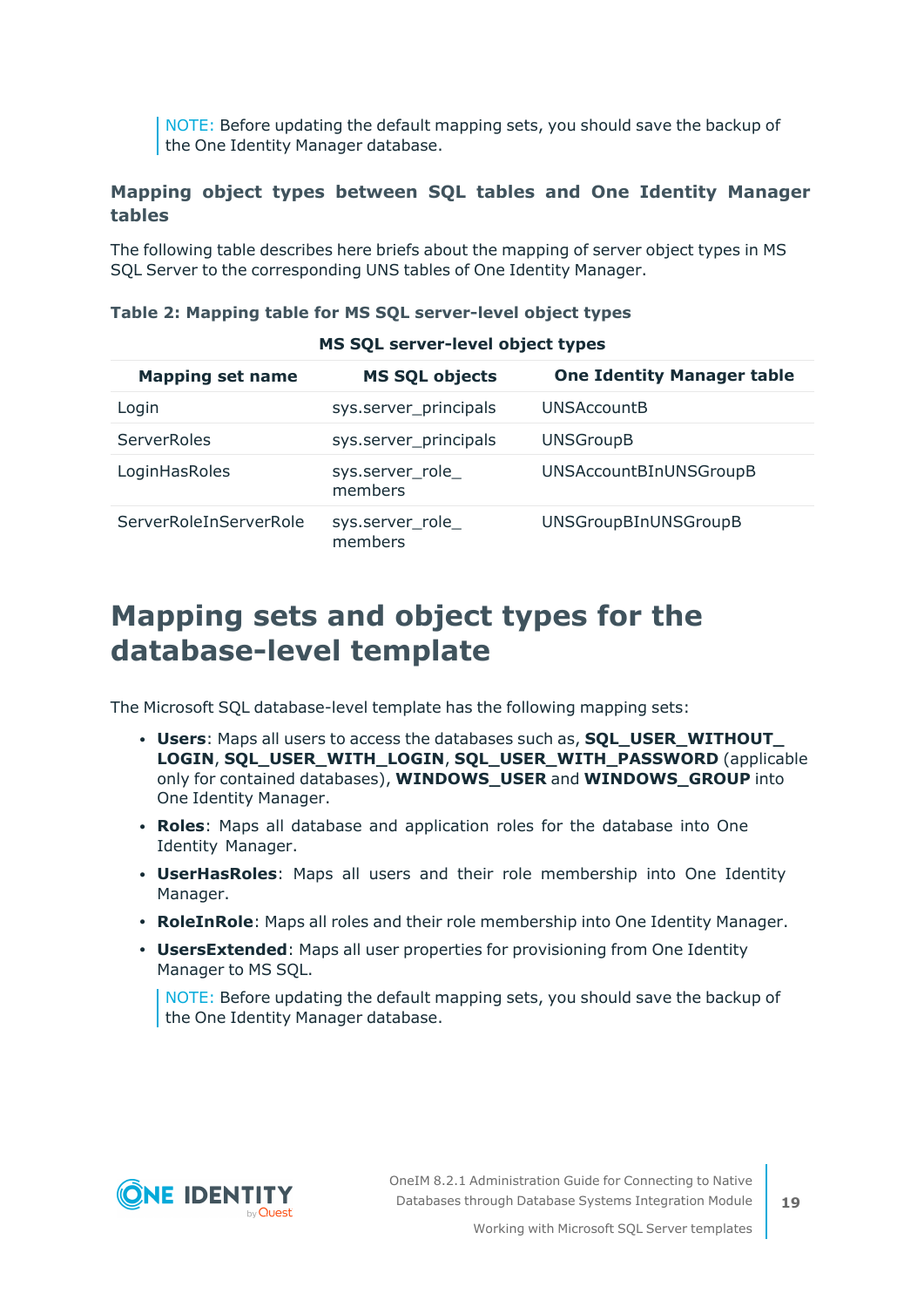#### **Mapping object types between SQL tables and One Identity Manager tables**

The following table here describes mapping database object types in Microsoft SQL Server to the corresponding UNS tables of One Identity Manager.

| MS SQL database-level object types |                               |                                   |
|------------------------------------|-------------------------------|-----------------------------------|
| <b>Mapping set name</b>            | <b>MS SQL objects</b>         | <b>One Identity Manager table</b> |
| Users                              | sys.database_principals       | <b>UNSAccountB</b>                |
| Roles                              | sys.database_principals       | <b>UNSGroupB</b>                  |
| UserHasRoles                       | sys.database_role_<br>members | <b>UNSAccountBInUNSGroupB</b>     |
| RoleInRole                         | sys.database_role_<br>members | UNSGroupBInUNSGroupB              |
| UsersExtended                      | sys.sysusers                  | UNSAccountB                       |

#### **Table 3: Mapping table for MS SQL database-level object types**

# <span id="page-19-0"></span>**Initial synchronization**

Initial synchronization is used to initialize the One Identity Manager tables with the MS SQL data. Users, logins, roles, user role membership, login role membership, and role membership are synchronized into the One Identity Manager tables.

#### *To run the initial synchronization*

- 1. In the **Synchronization Editor**, open the synchronization project.
- 2. In the Navigation section, select **Start up Configurations**.
- 3. Click **Execute**.
- 4. Confirm the security prompt with **Yes**.

The synchronization workflow is completed successfully. The synchronized objects can be viewed in the Manager.

### <span id="page-19-1"></span>**Provisioning workflow**

The **Provisioning** workflow is used to create, update, and delete Microsoft SQL login and users.

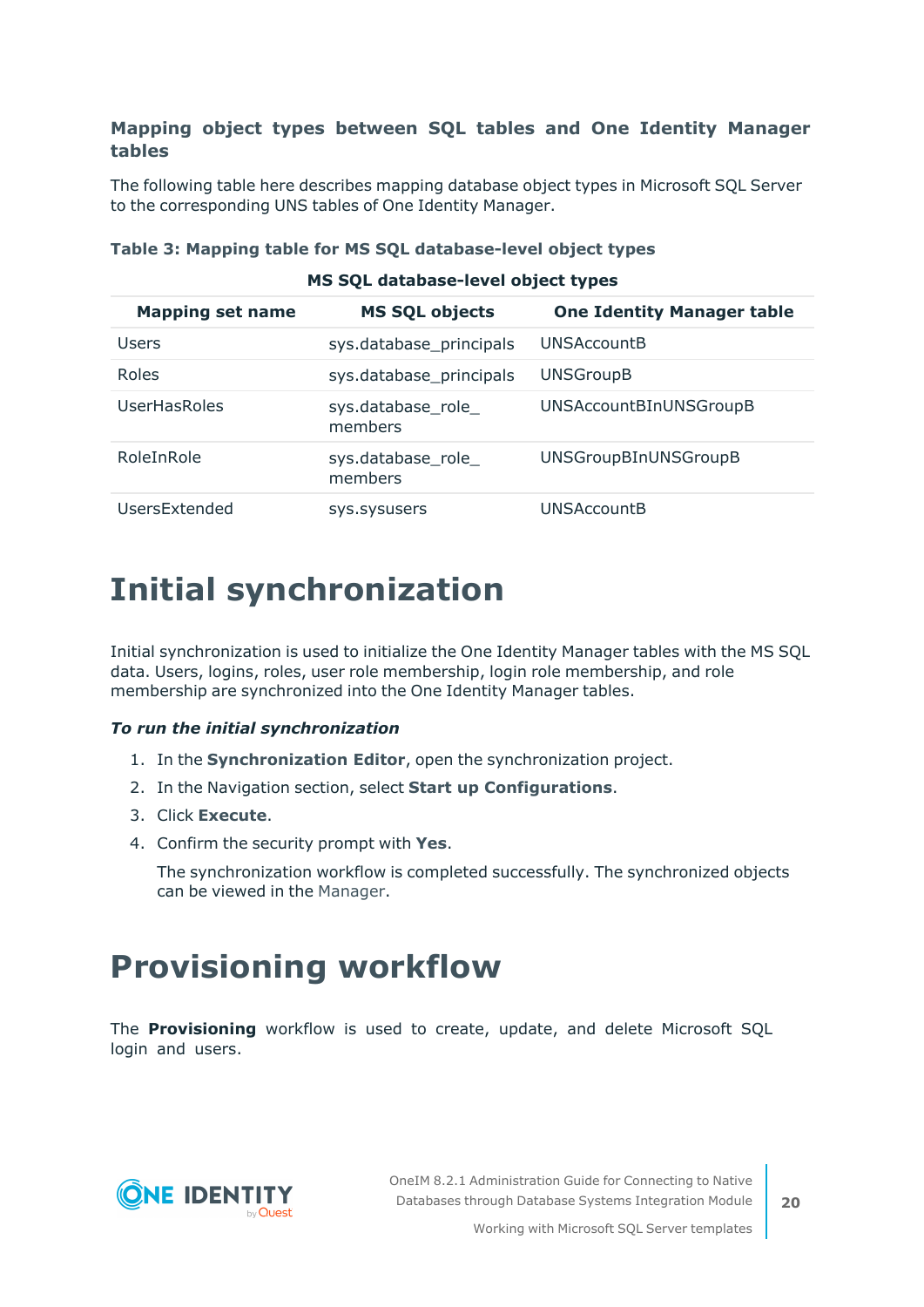## <span id="page-20-0"></span>**Provisioning workflow for server-level objects**

The **Provisioning** workflow for server-level objects is used to create, update, delete Microsoft SQL login, and update server-role membership.

### <span id="page-20-1"></span>**Creating a Microsoft SQL login**

You can create **SQL LOGIN**, **WINDOWS LOGIN**, and **WINDOWS GROUP** types of logins in the MS SQL Server.

- 1. Open the Manager.
- 2. Navigate to **Custom target systems |** *<required target system root>* **| User accounts**. To view the target system name, expand the required target system root.
- 3. Click **Add**.
- 4. Provide the relevant information for the new login.

NOTE:

- <sup>l</sup> For **WINDOWS LOGIN** and **WINDOWS GROUP**, the user name must be in *<domain\username>* format.
- The Login name for the user must be unique.
- 5. Provide a password in the **Password** text field. If not provided, the value from the **DefaultUserPassword** variable is used.
- 6. Select one of the following options, **SQL LOGIN**, **WINDOWS LOGIN**, or **WINDOWS GROUP** from the **AccountType** drop-down list to proceed further with the process.
- 7. Click **Save**.

The user is provisioned in MS SQL successfully.

### <span id="page-20-2"></span>**Updating attributes of a Microsoft SQL login**

The following procedures provides information about the process to change password, lock users, unlock users, and change membership.

#### **To change the password (applicable only to SQL LOGIN):**

- 1. Open the Manager.
- 2. Navigate to **Custom target systems |** *<required target system root>* **| User accounts**.
- 3. In **Custom target system**, select the login to be updated.

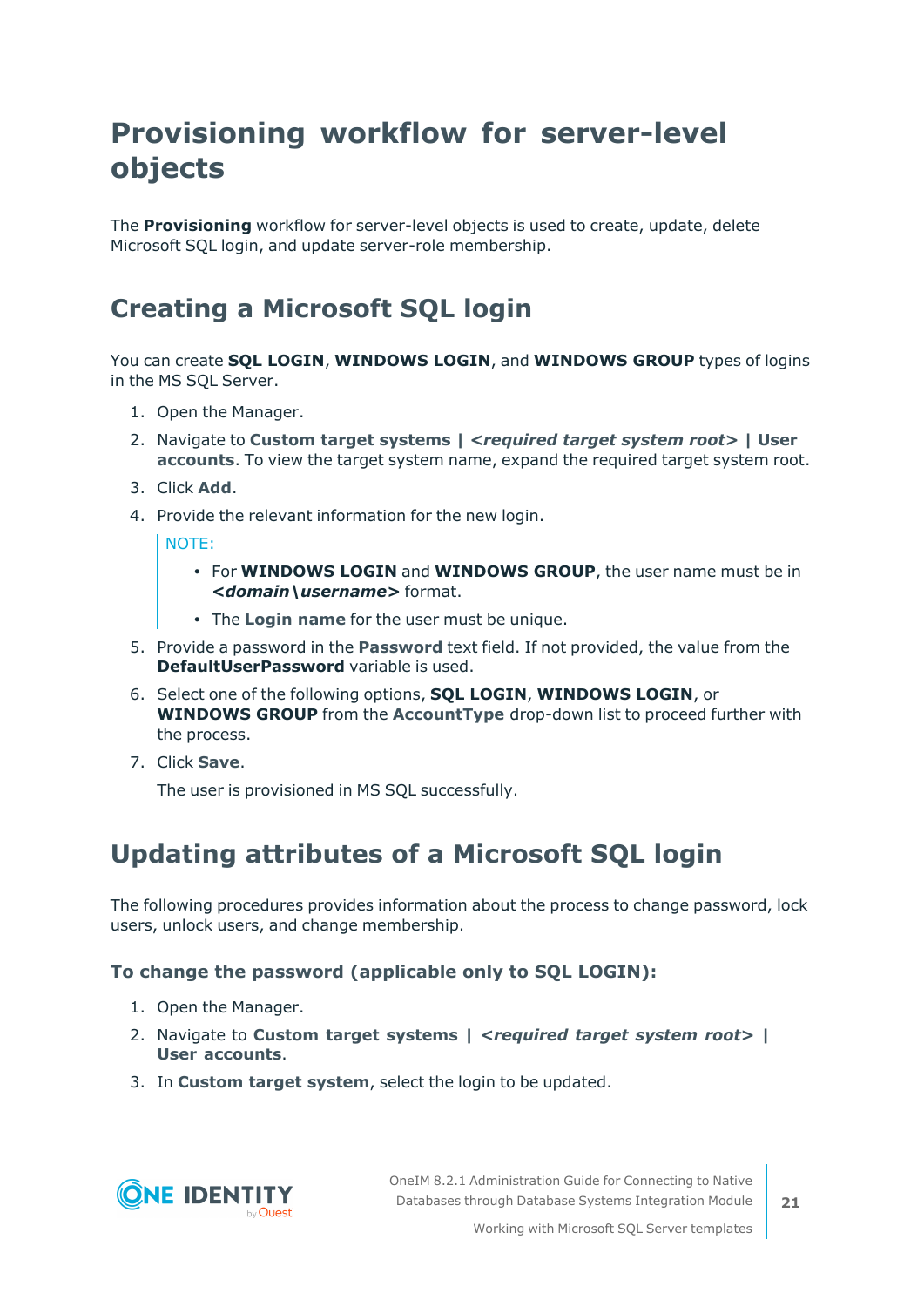- 4. Provide the new password in the **Password** text field.
- 5. Click **Save**.

The password is updated.

#### **To lock or unlock users:**

- 1. Open the Manager.
- 2. Navigate to **Custom target systems |** *<required target system root>* **| User accounts**.
- 3. In **Custom target systems**, select the login to be updated.
- 4. Select the **User account is disabled** check box to lock or unlock the user. The user is locked or unlocked based on the action.

#### **To change role membership:**

- 1. Open the Manager.
- 2. Navigate to **Custom target systems |** *<required target system root>* **| User accounts**.
- 3. In **Custom target system**, select the login to be updated.
- 4. From the **Assign Groups** section, add or remove groups to update the role membership.

The role membership is updated.

### <span id="page-21-0"></span>**Deleting a Microsoft SQL login**

The following procedure describes how to delete an SQL login.

#### *To delete a MS SQL login*

- 1. Open the Manager.
- 2. Navigate to **Custom target systems |** *<required target system root>* **| User accounts**.
- 3. In **Custom target systems**, select the login and click **Delete**.

The user account is disabled immediately on the MS SQL database based on deferred deletion value of the **UNSAccountB** table in One Identity Manager.

### <span id="page-21-1"></span>**Updating server-role membership**

The following topic briefs about the procedure to update the server-role membership.



Working with Microsoft SQL Server templates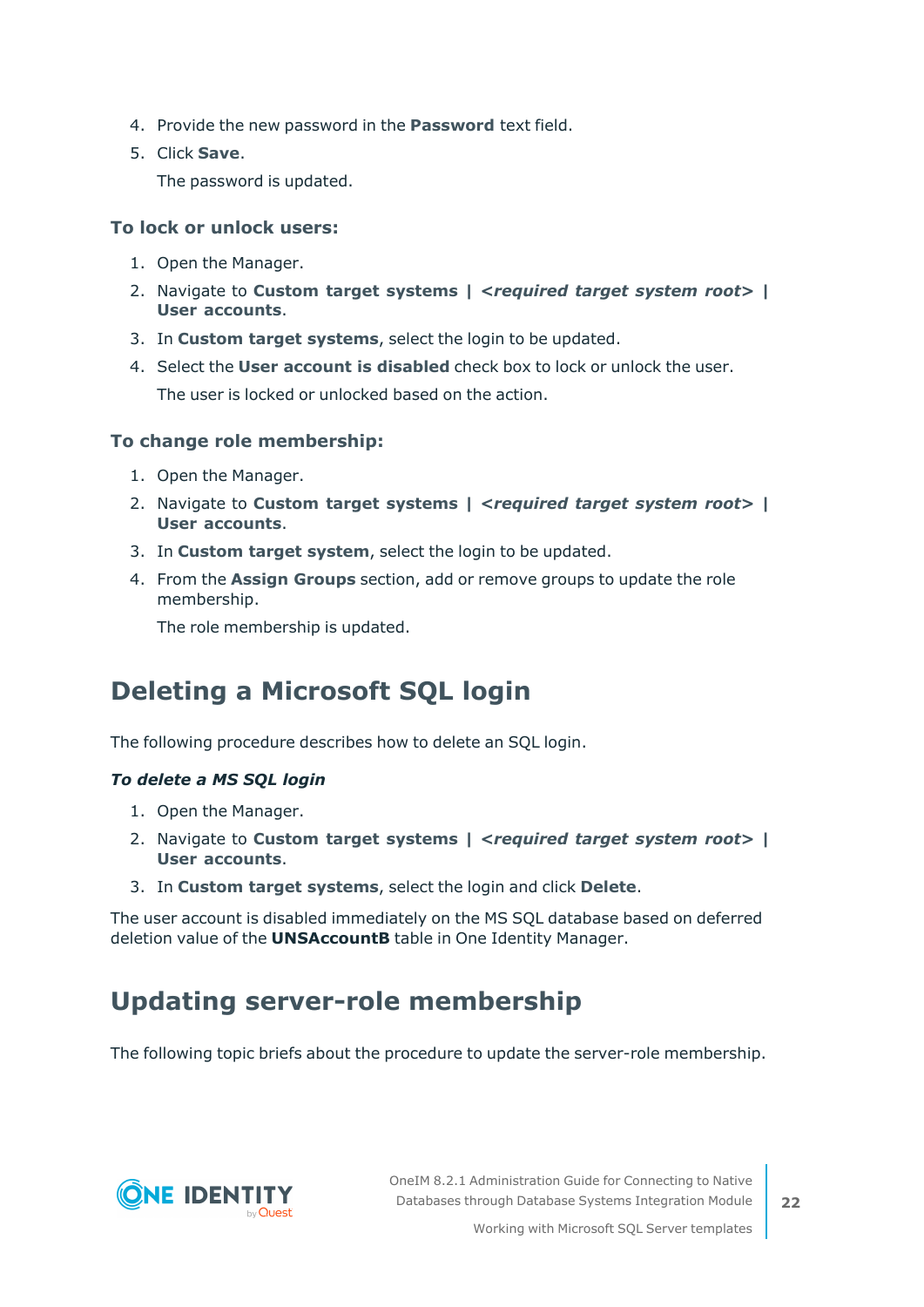#### *To update server-role membership*

- 1. Open the Manager.
- 2. Navigate to **Custom target systems |** *<required target system root>* **| User accounts**.
- 3. In **Custom target system**, select the **Group** to be updated.
- 4. From the **Assign Groups** section, add or remove groups to update the server-role membership.

The server-role membership is updated.

### <span id="page-22-0"></span>**Provisioning workflow for database-level objects**

The **Provisioning** workflow for database-level objects is used to create, update, delete MS SQL users, and update database-role membership.

### <span id="page-22-1"></span>**Creating a Microsoft SQL user**

You can create **SQL USER WITHOUT LOGIN**, **SQL USER WITH LOGIN**, **WINDOWS USER**, **WINDOWS GROUP**, and **SQL USER WITH PASSWORD** types of users in MS SQL Server.

IMPORTANT:

- The SQL user is created and automatically mapped to the login with the same username if it exists, or else a new login is created.
- <sup>l</sup> A login is not required to access the SQL server for **SQL USER WITH PASSWORD**. These users are only applicable to a contained database.
- 1. Open the Manager.
- 2. Navigate to **Custom target systems |** *<required target system root>* **| User accounts**. To view the target system name, expand the required target system root.
- 3. Click **Add**.
- 4. Provide the relevant information for the new user.

IMPORTANT:

- <sup>l</sup> For **WINDOWS LOGIN** and **WINDOWS GROUP**, the user name must be in the *<domain\username>* format.
- **The Login name** for the user must be unique.
- 5. Provide a password in the **Password** text field. Entering a password is applicable only for **SQL USER WITH LOGIN** and **SQL USER WITH PASSWORD** users. If not provided, the value from the **DefaultUserPassword** variable is used.NOTE: For SQL

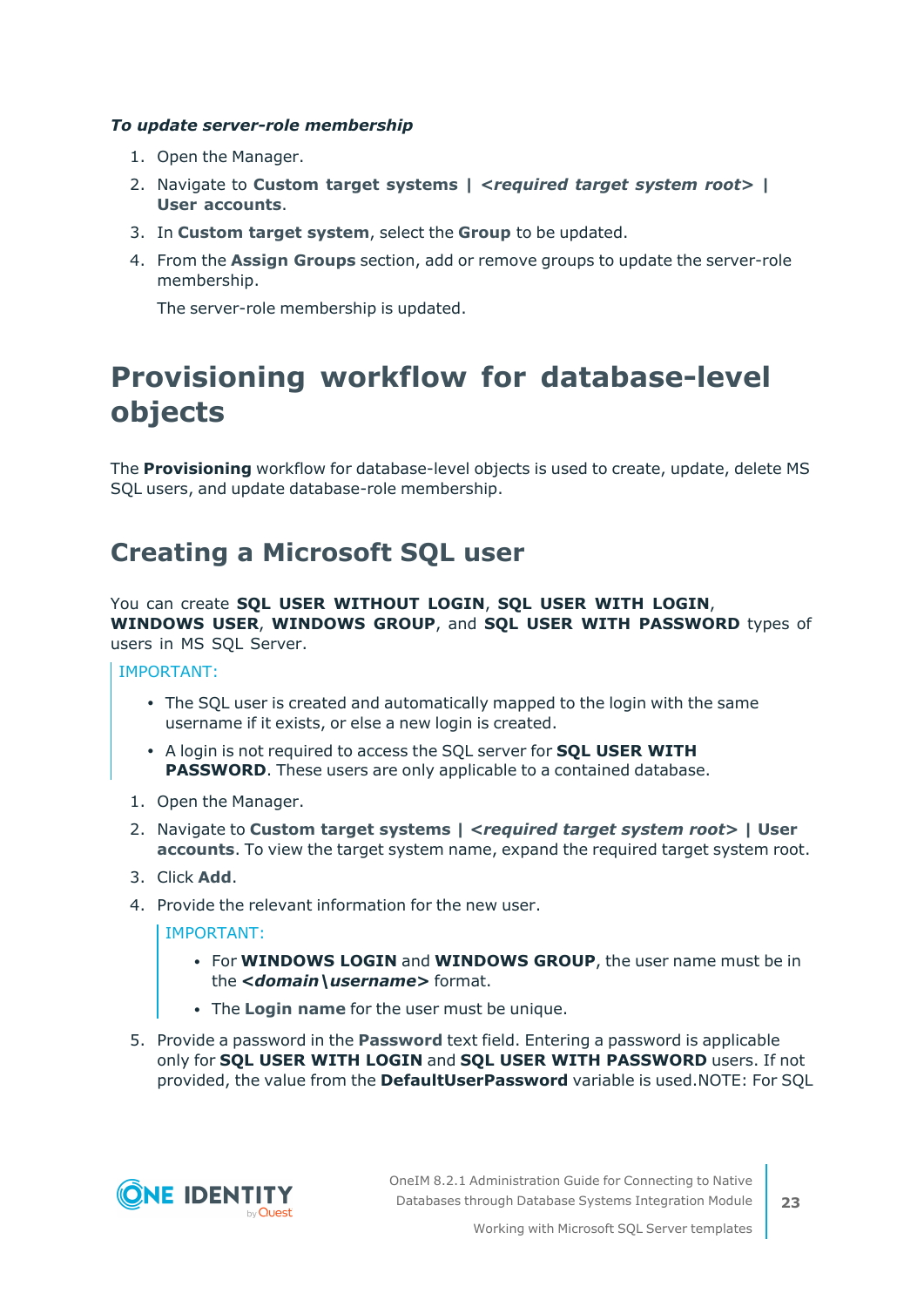USER WITH LOGIN, the password text field is used only for login creation.

NOTE: For **SQL USER WITH LOGIN**, the password text field is used only for login creation.

- 6. Select one of the following options, **SQL USER WITHOUT LOGIN**, **SQL USER WITH LOGIN**, **WINDOWS USER**, **WINDOWS GROUP**, or **SQL USER WITH PASSWORD** from the **AccountType** drop-down list to proceed with the process.
- 7. Click **Save**.

A MS SQL user is created successfully.

### <span id="page-23-0"></span>**Updating attributes of a Microsoft SQL user**

The following topic briefs about the procedure to change password, lock user, unlock users, and change role membership.

#### **To change the password:**

- 1. Open the Manager.
- 2. Navigate to **Custom target systems |** *<required target system root>* **| User accounts**.
- 3. In **Custom target system**, select the user to be updated.
- 4. Provide the new password in the **Password** text field.
- 5. Click **Save**.

The password is updated.

#### **To lock or unlock users:**

- 1. Open the Manager.
- 2. Navigate to **Custom target systems |** *<required target system root>* **| User accounts**.
- 3. In **Custom target systems**, select the user to be updated.
- 4. Select the **User account is disabled** check box to lock or unlock the user.

The user is locked or unlocked based on the action.

#### **To change role membership:**

- 1. Open the Manager.
- 2. Navigate to **Custom target systems |** *<required target system root>* **| User accounts**.
- 3. In **Custom target system**, select the user to be updated.
- 4. From the **Assign Groups** section, add or remove groups to update the role

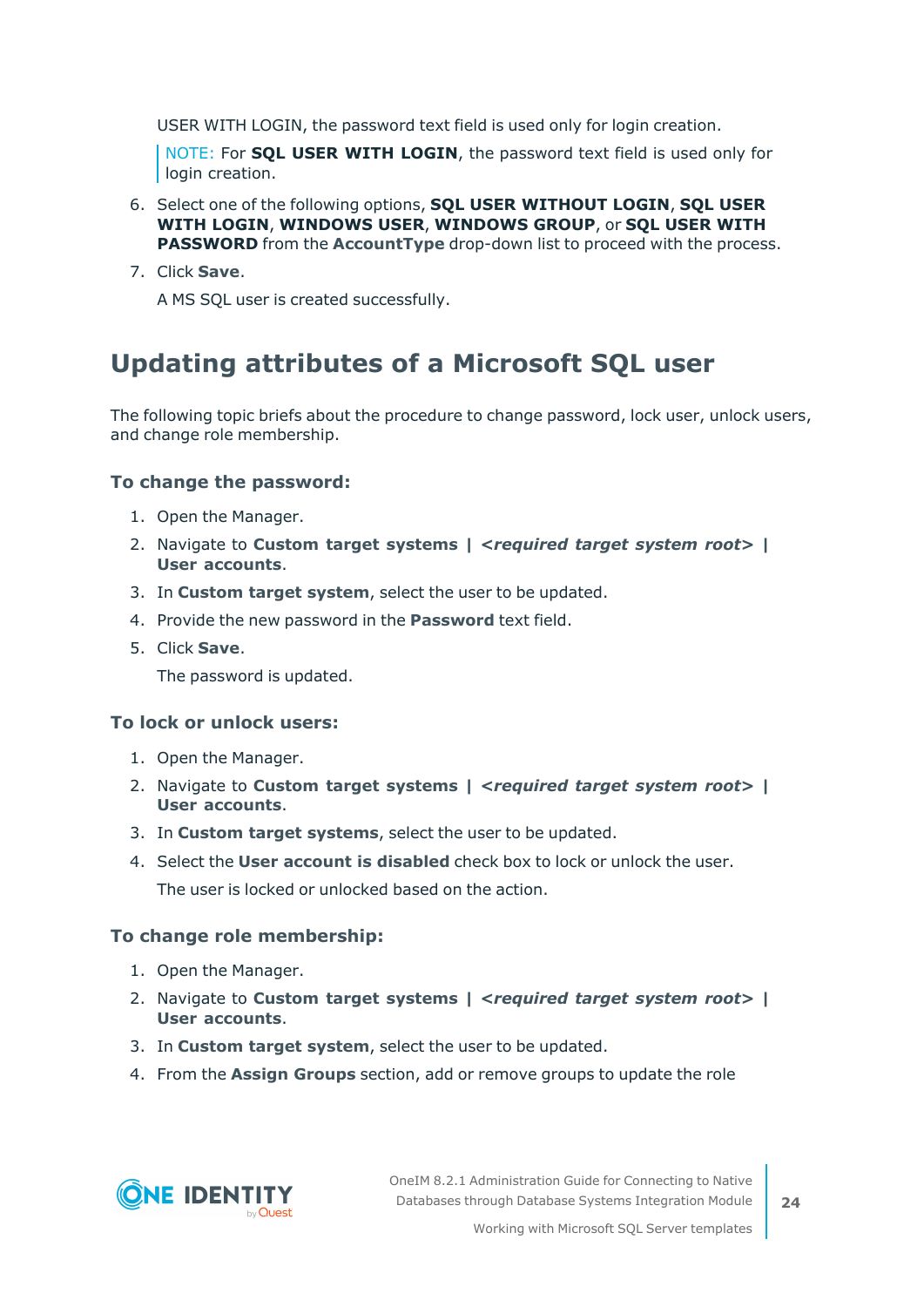membership.

The role membership is updated.

### <span id="page-24-0"></span>**Deleting a Microsoft SQL user**

The following procedure describes how to delete an SQL user.

#### *To delete a MS SQL user*

- 1. Open the Manager.
- 2. Navigate to **Custom target systems |** *<required target system root>* **| User accounts**.
- 3. In **Custom target systems**, select the user and click **Delete**.

The user account is disabled immediately on the MS SQL database based on deferred deletion value of the **UNSAccountB** table in One Identity Manager.

### <span id="page-24-1"></span>**Updating database role membership**

The following describes the procedure to update database role membership.

#### *To update database role membership*

- 1. Open the Manager.
- 2. Navigate to **Custom target systems |** *<required target system root>* **| User accounts**.
- 3. In **Custom target system**, select the **Group** to be updated.
- 4. From the **Assign Groups** section, add or remove groups to update the database-role membership.

The database-role membership is updated.

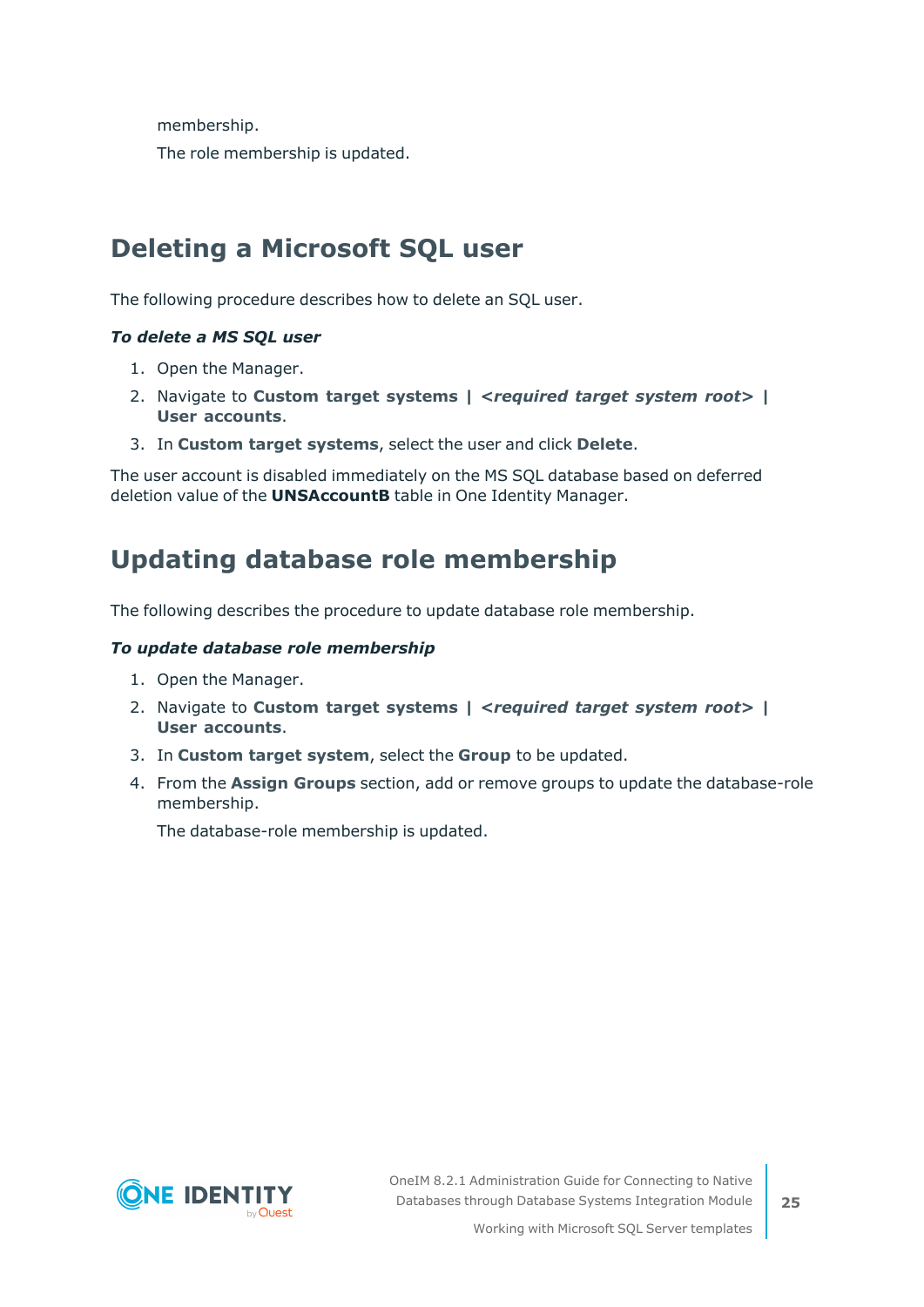# <span id="page-25-0"></span>**Working with the SAP HANA database template**

This chapter provides information about the SAP HANA database template provided in the Database Systems Integration module that is used to create mappings, workflows, startup configurations, and synchronize objects.

#### Features [supported](#page-25-1)

- [Prerequisites](#page-26-0) to configure the SAP HANA database
- Creating a [synchronization](#page-26-1) project
- [Mapping](#page-28-0) sets and object types
- Initial [synchronization](#page-28-1)
- <span id="page-25-1"></span>[Provisioning](#page-29-0) workflow

### **Features supported**

The following features are supported in the SAP HANA database.

- Read all user accounts and their attributes.
- Read all user roles.
- Read all user role membership.
- Read role membership.
- Create and delete operations for users.
- Change password.
- Lock or unlock user.
- Change role membership.
- Change user role membership.

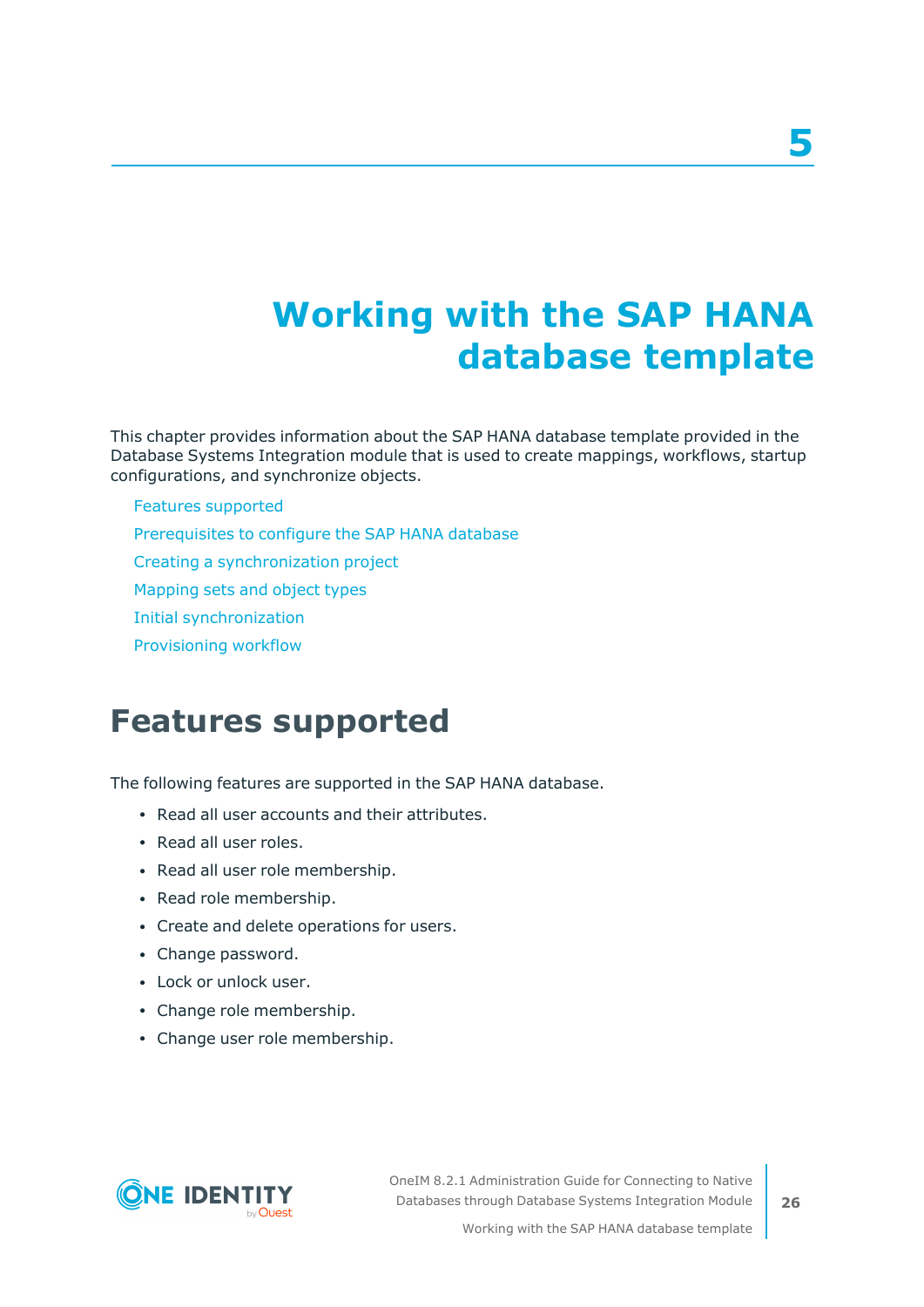# <span id="page-26-0"></span>**Prerequisites to configure the SAP HANA database**

Ensure that the following prerequisites are met before configuring the SAP HANA database.

- Before creating a new synchronization project on the SAP HANA database, install the SAP HANA client on a system that is set as the Job server.
- <sup>l</sup> Ensure that the information about the following attributes of the SAP HANA target system are available.
	- Hostname
	- Port number to the database
	- Username
	- Password
- The generic database configuration server function must be enabled on the Designer for the Job server.

For more information on assigning server function, refer the *One Identity Manager Configuration Guide*.

## <span id="page-26-1"></span>**Creating a synchronization project**

The following procedure explains how to create and configure synchronization projects in the SAP HANA database.

#### *Creating a synchronization project*

- 1. Open the Synchronization Editor.
- 2. On the **Start** page, select **Start a new Synchronization Project**.
- 3. On the **Choose target system page**, select the **Generic Database Connector** check box and click **Next**.
- 4. Select **Create New System Connection**.
- 5. Select **SAP HANA** and choose **SAP HANA Data Provider** from the dropdown menu.
- 6. In the **Server** field, enter the hostname and the portname to the database created on SAP HANA in the following format: **Hostname:portnumber**. For example, *<hostname>***:39013** to connect to SYSTEMDB and *<hostname>***:39015** to connect to HXE default database.
- 7. Provide the **Username** and **Password** to the database.
- 8. Provide the display name and the identifier.

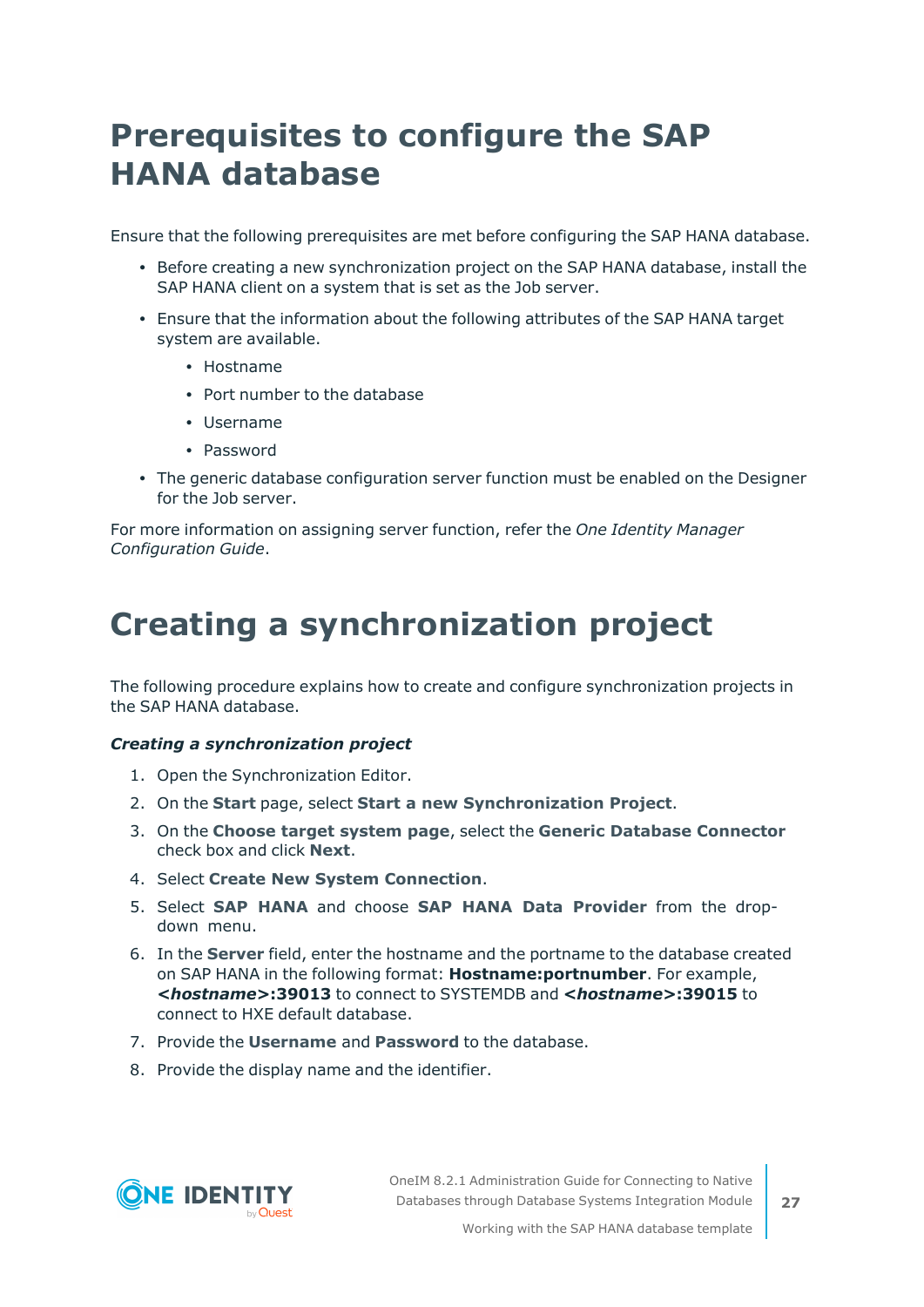- 9. Select the DSI\_SAPSQL\_Configuration.xml configuration file available at DSI/ConfigFiles in the One Identity Manager installation folder, and click **Next**.
- 10. Review the preferences and click **Next** until the **Save Configuration** window is displayed. Ensure that the configuration field is empty.
- 11. Click **Next**.
- 12. Review the preferences and click **Finish**.

The schema loading window is displayed.

- 13. After the schema is loaded, the **Template Selection** page is displayed.
- 14. Select the **SAP HANA** template and click **Next**.

Follow on-screen instructions until the **Provisioning Capability** window is displayed.

15. Select the synchronization server and click **Finish**.

The synchronization project is created successfully.

After the creation of the synchronization project, set the variables value in the **DefaultUserPassword** field.

### <span id="page-27-0"></span>**Connecting to multiple databases through a single synchronization project**

The Database Systems Integration (DSI) module provides an additional template for the SAP HANA database that allows you to connect to multiple databases through a single synchronization project in SAP HANA.

The ability to connect to multiple databases through a single synchronization project simplifies the process of maintaining multiple databases connections, as the databases share a single set of configurations including mappings, workflows, and data operations.

#### *To create connections to multiple databases through a single synchronization project*

- 1. In the Synchronization Editor, open the synchronization project for SAP HANA connection.
- 2. In the **configuration** pane, navigate to the base object and click the wizard icon to setup a connection to the database.
- 3. Follow the steps specified in the Creating a [synchronization](#page-26-1) project for SAP HANA database to add base objects.
- 4. Commit the changes to the database.

A new startup configuration is created for the base object connection.

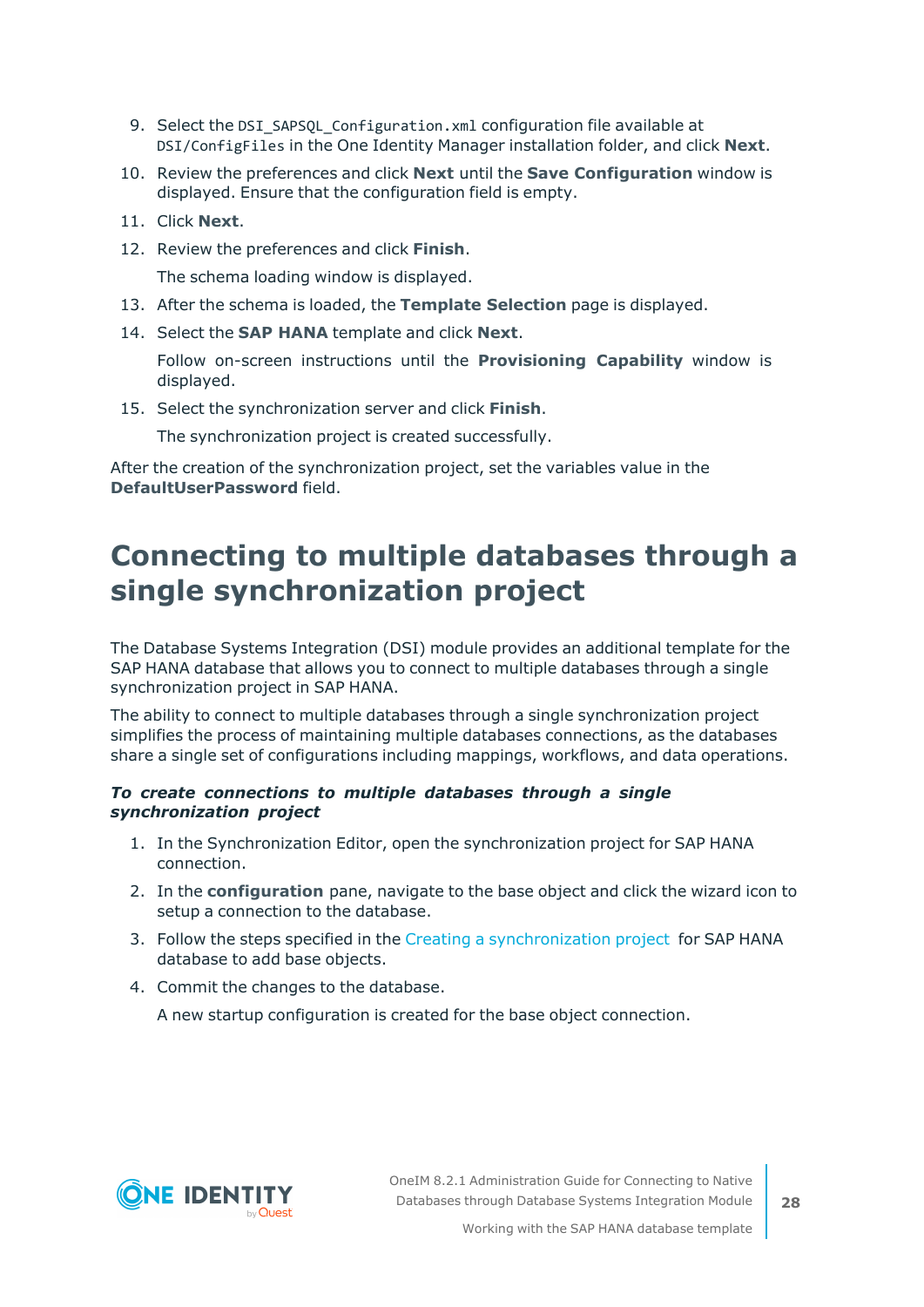# <span id="page-28-0"></span>**Mapping sets and object types**

The SAP HANA database template has mapping sets for the following SAP HANA object types:

- User
- Roles
- Granted Roles

NOTE:Before updating the default mapping sets, you should save the backup of the One Identity Manager database.

### **Mapping object types between the SAP HANA database and One Identity Manager tables**

The following table describes the mapping object types in the SAP HANA database to the parameters in the UNS tables of One Identity Manager.

### **Mapping set name Object type One Identity Manager table** UsersMapping SYS.USERS UNSAccountB RolesMapping SYS.ROLES UNSGroupB UserHasRoleMapping SYS.GRANTED\_ROLES UNSAccountBInUNSGroupB RoleHasRoleMapping SYS.GRANTED\_ROLES UNSGroupBInUNSGroupB

#### **Table 4: Mapping table for SAP HANA object types**

# <span id="page-28-1"></span>**Initial synchronization**

Initial synchronization is used to initialize the One Identity Manager tables with SAP HANA data. SAP HANA users, roles, user role membership, and role membership are synchronized into the One Identity Manager tables.

#### *To run the initial synchronization*

- 1. In the **Synchronization Editor**, open the synchronization project.
- 2. In the Navigation section, select **Start up Configurations**.
- 3. Click **Execute**.
- 4. Confirm the security prompt with **Yes**.



Working with the SAP HANA database template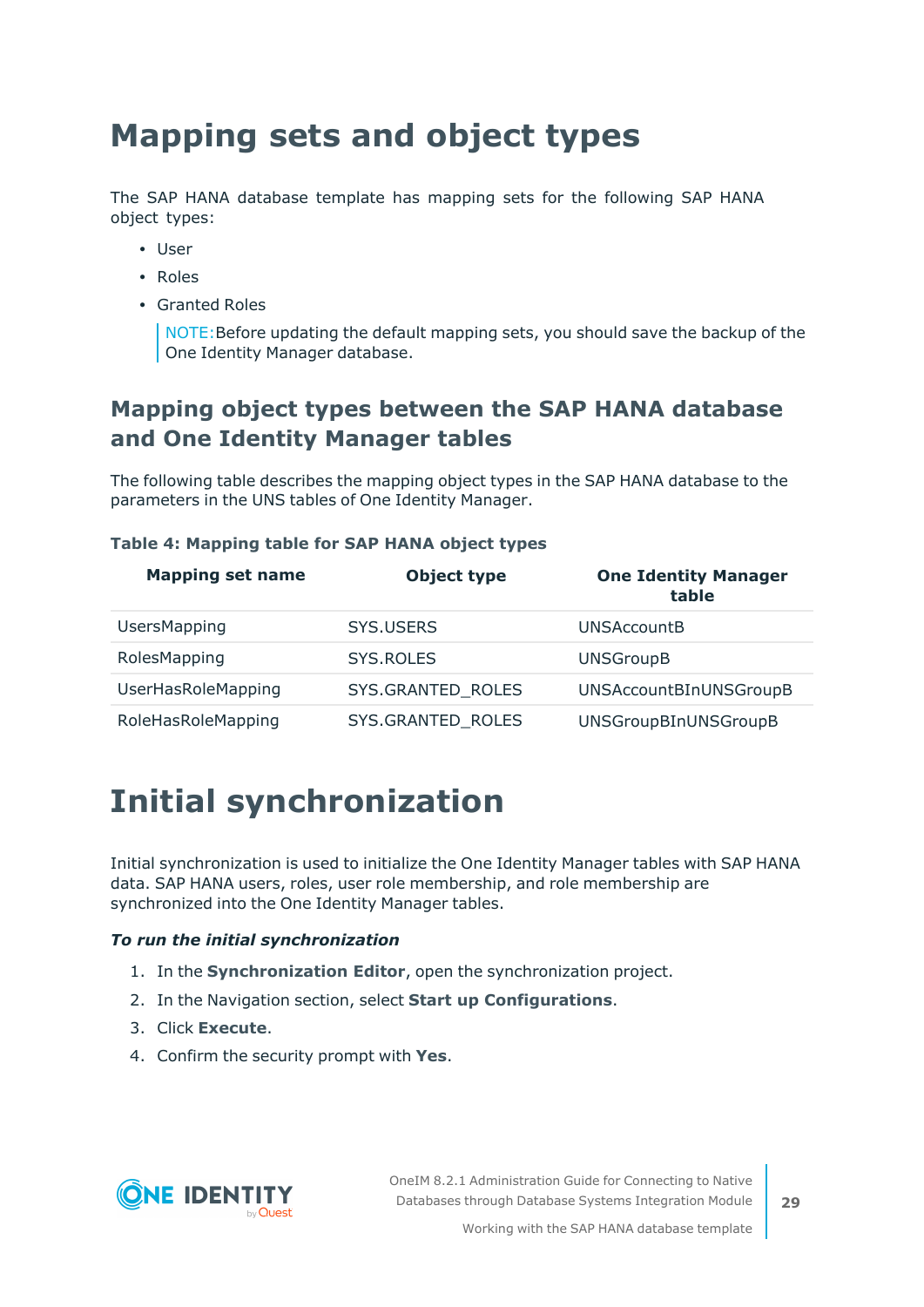The synchronization workflow is completed successfully. The synchronized objects can be viewed in the Manager.

# <span id="page-29-0"></span>**Provisioning workflow**

The **Provisioning** workflow is used to create, update, delete SAP HANA users, and update role membership.

### <span id="page-29-1"></span>**Creating a SAP HANA user**

The following procedure describes how to create a SAP HANA user.

#### *To create a SAP HANA user*

- 1. Open the Manager.
- 2. Navigate to **Custom target systems |** *<required target system root>* **| User accounts**. To view the target system name, expand the required target system root.
- 3. Click **Add**.
- 4. Provide the relevant information for the new user.

NOTE: The **Login name** for the user must be unique.

5. Provide a password in the **Password** text field. If not provided, the value from the **DefaultUserPassword** variable is used.

NOTE:Select **RESTRICTED** from the **AccountType** drop-down list to create restricted users in SAP HANA.

6. Click **Save**.

The SAP HANA user is provisioned successfully.

### <span id="page-29-2"></span>**Updating attributes of an SAP HANA user**

The following topic briefs about the process of updating attributes of a SAP HANA user.

#### **To change the password:**

- 1. Open the Manager.
- 2. Navigate to **Custom target systems |** *<required target system root>* **| User accounts**.
- 3. In the **Custom target system**, select the user to be updated.



OneIM 8.2.1 Administration Guide for Connecting to Native Databases through Database Systems Integration Module

Working with the SAP HANA database template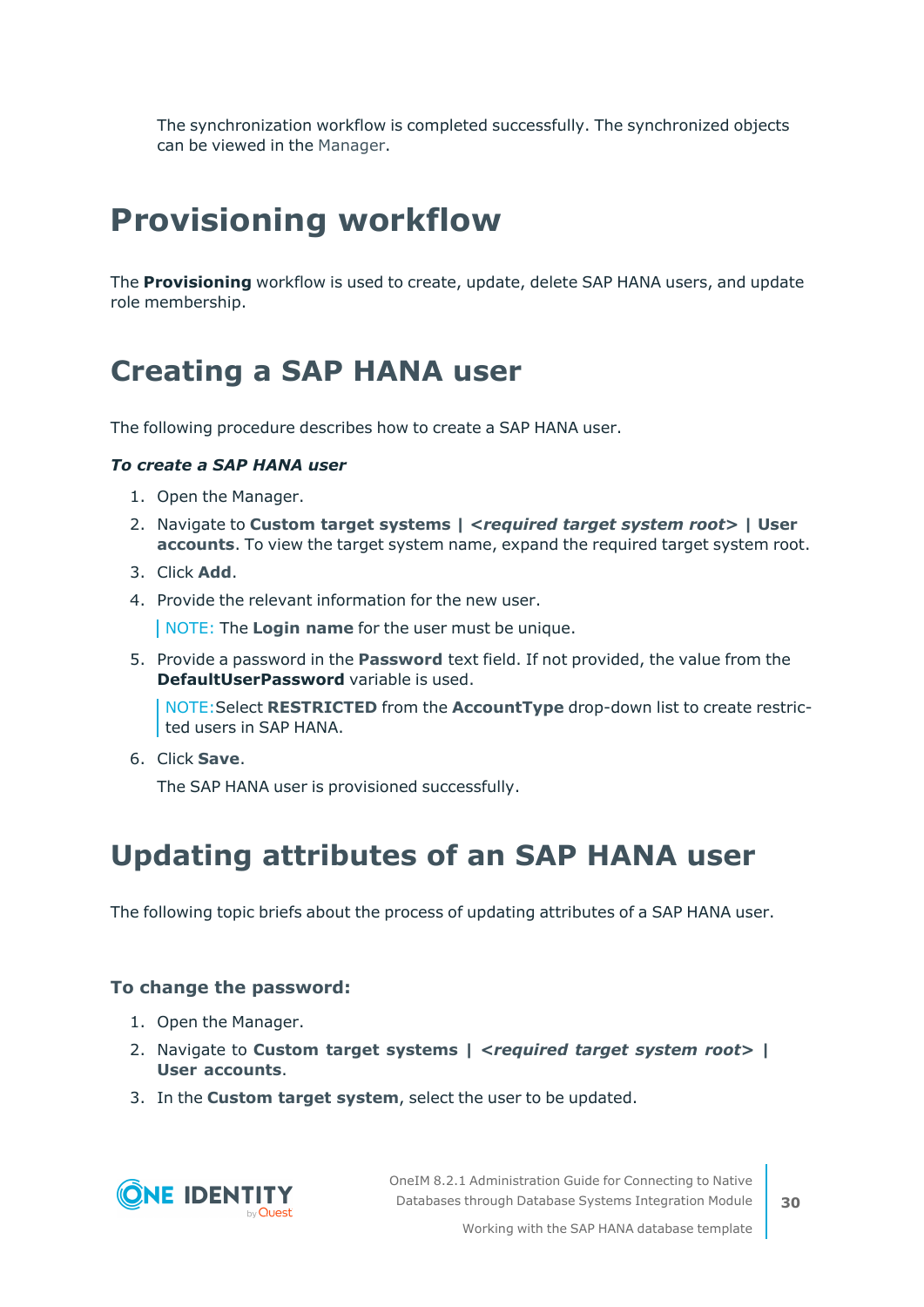- 4. Provide the new password in the **Password** text field.
- 5. Click **Save**.

The password is updated.

#### **To lock or unlock users:**

- 1. Open the Manager.
- 2. Navigate to **Custom target systems |** *<required target system root>* **| User accounts**.
- 3. In **Custom target systems**, select the user to be updated.
- 4. Select the **User account is disabled** check box to lock or unlock the user. The user is locked or unlocked based on the action.

#### **To change role membership:**

- 1. Open the Manager.
- 2. Navigate to **Custom target systems |** *<required target system root>* **| User accounts**.
- 3. In **Custom target system**, select the user to be updated.
- 4. From the **Assign Groups** section, add or remove groups to update the role membership.

The role membership is updated.

### <span id="page-30-0"></span>**Deleting a SAP HANA user**

#### *The following procedure describes how to delete a SAP HANA user.*

#### *To delete a SAP HANA user*

- 1. Open the Manager.
- 2. Navigate to **Custom target systems |** *<required target system root>* **| User accounts**.
- 3. In **Custom target systems**, select the user and click **Delete**.

The user account is disabled immediately on the SAP HANA database based on deferred deletion value of the **UNSAccountB** table in One Identity Manager.

### <span id="page-30-1"></span>**Updating role membership**

The following describes the process of updating the role membership of a SAP HANA user.

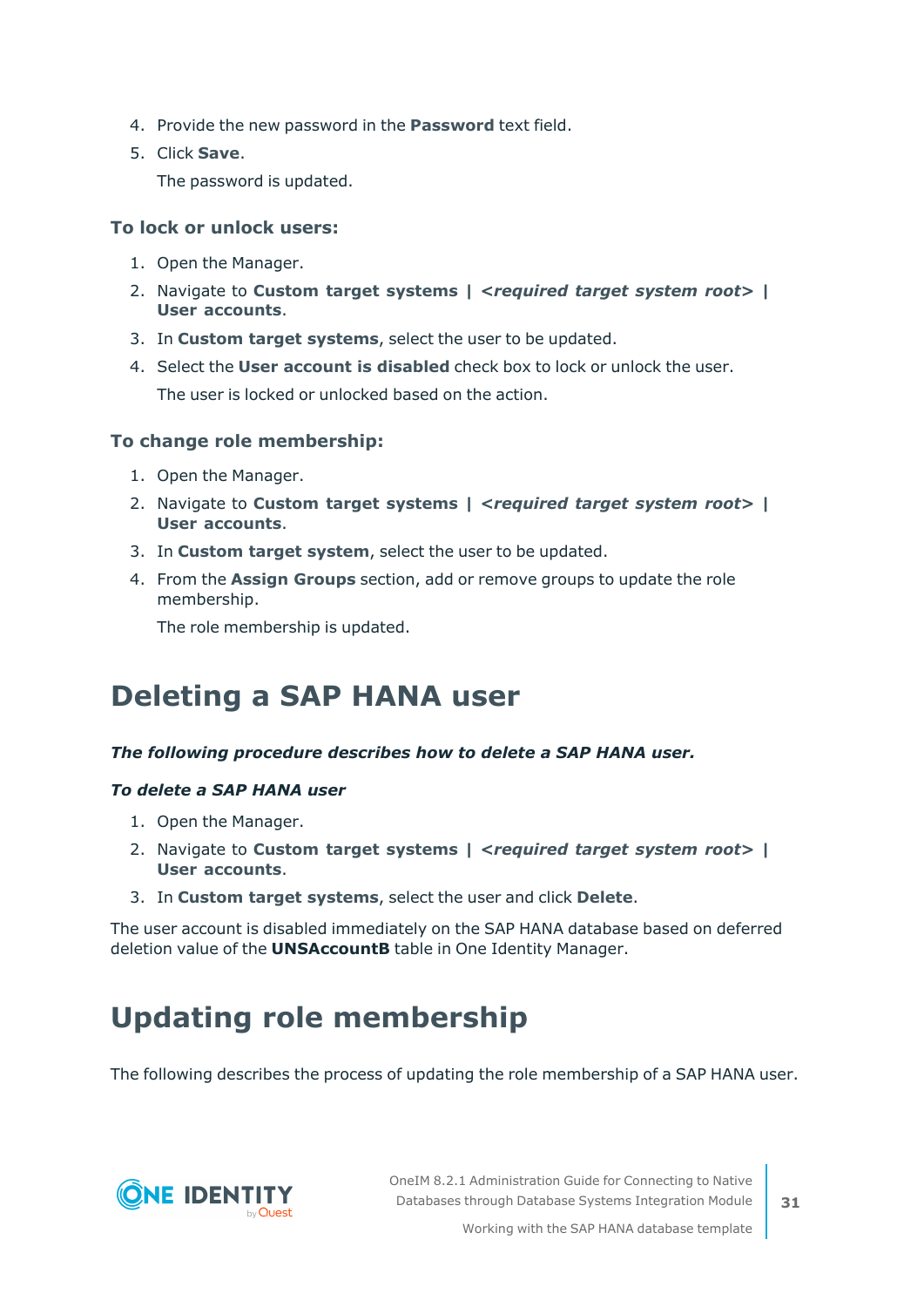- 1. Open the Manager.
- 2. Navigate to **Custom target systems |** *<required target system root>* **| User accounts**.
- 3. In **Custom target system**, select the **Group** to be updated.
- 4. From the **Assign Groups** section, add or remove groups to update the role membership.

The role membership is updated.



OneIM 8.2.1 Administration Guide for Connecting to Native Databases through Database Systems Integration Module

Working with the SAP HANA database template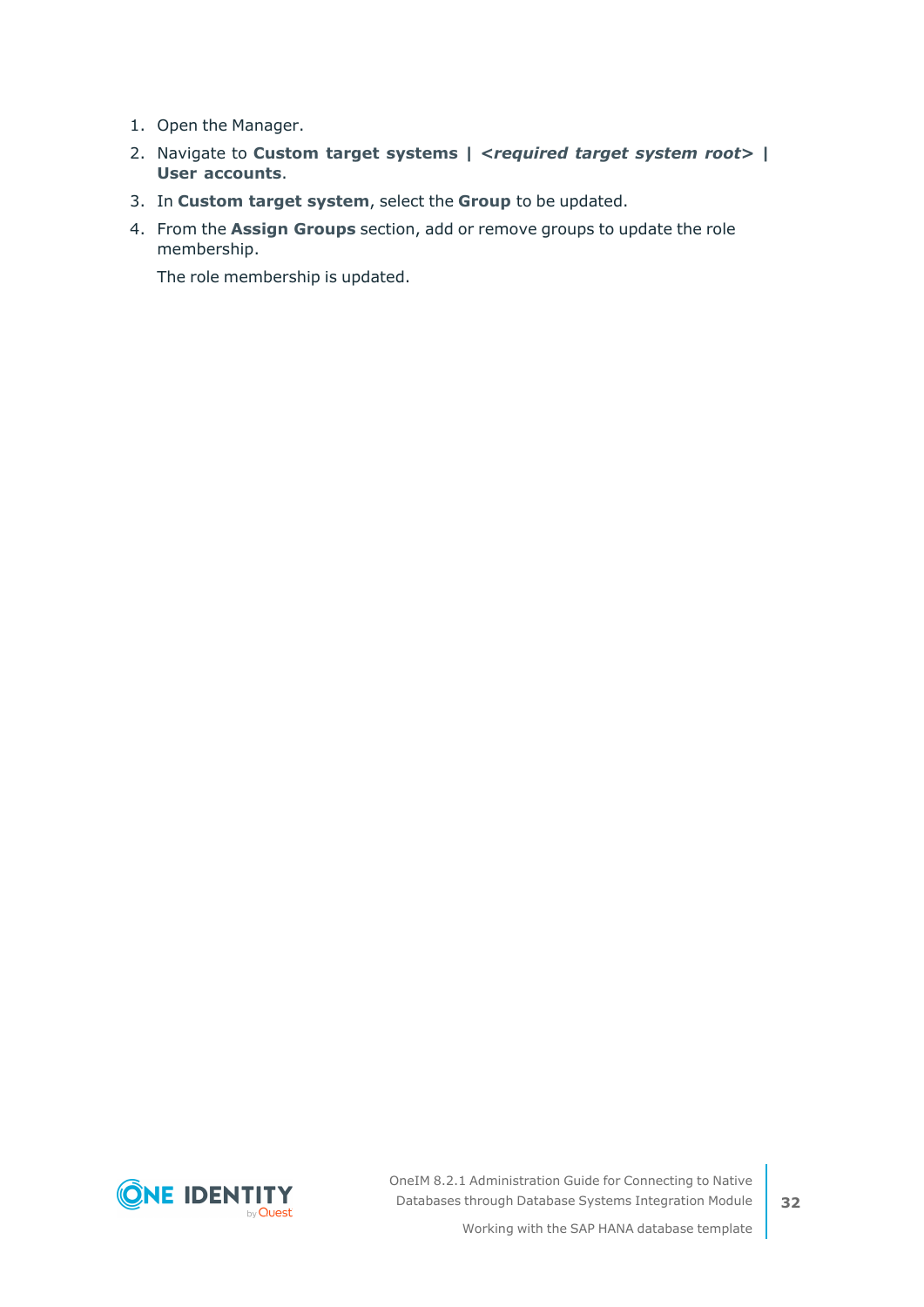# <span id="page-32-0"></span>**Working with the MySQL database template**

This chapter provides information about the MySQL database template provided in the Database Systems Integration module that is used to create mappings, workflows, startup configurations, and synchronize objects.

Features [supported](#page-32-1)

[Prerequisites](#page-32-2) to configure the MySQL database

Creating a [synchronization](#page-33-0) project

[Mapping](#page-34-0) sets and object types

Initial [synchronization](#page-35-0)

<span id="page-32-1"></span>[Provisioning](#page-35-1) workflow

## **Features supported**

The following features are supported in the MySQL database.

- Read all user accounts and their attributes
- Read all user privileges
- Read user assigned privileges

The following features are supported in the MySQL database user

- Create, read, update, and delete users
- Change password
- Lock or unlock user
- Change privilege membership

# <span id="page-32-2"></span>**Prerequisites to configure the MySQL database**

Ensure that the following prerequisites are met before configuring the MySQL database.

<sup>l</sup> Before creating a new synchronization project on the MySQL database, install MySQL client on a system that is set as the Job server and the client system.

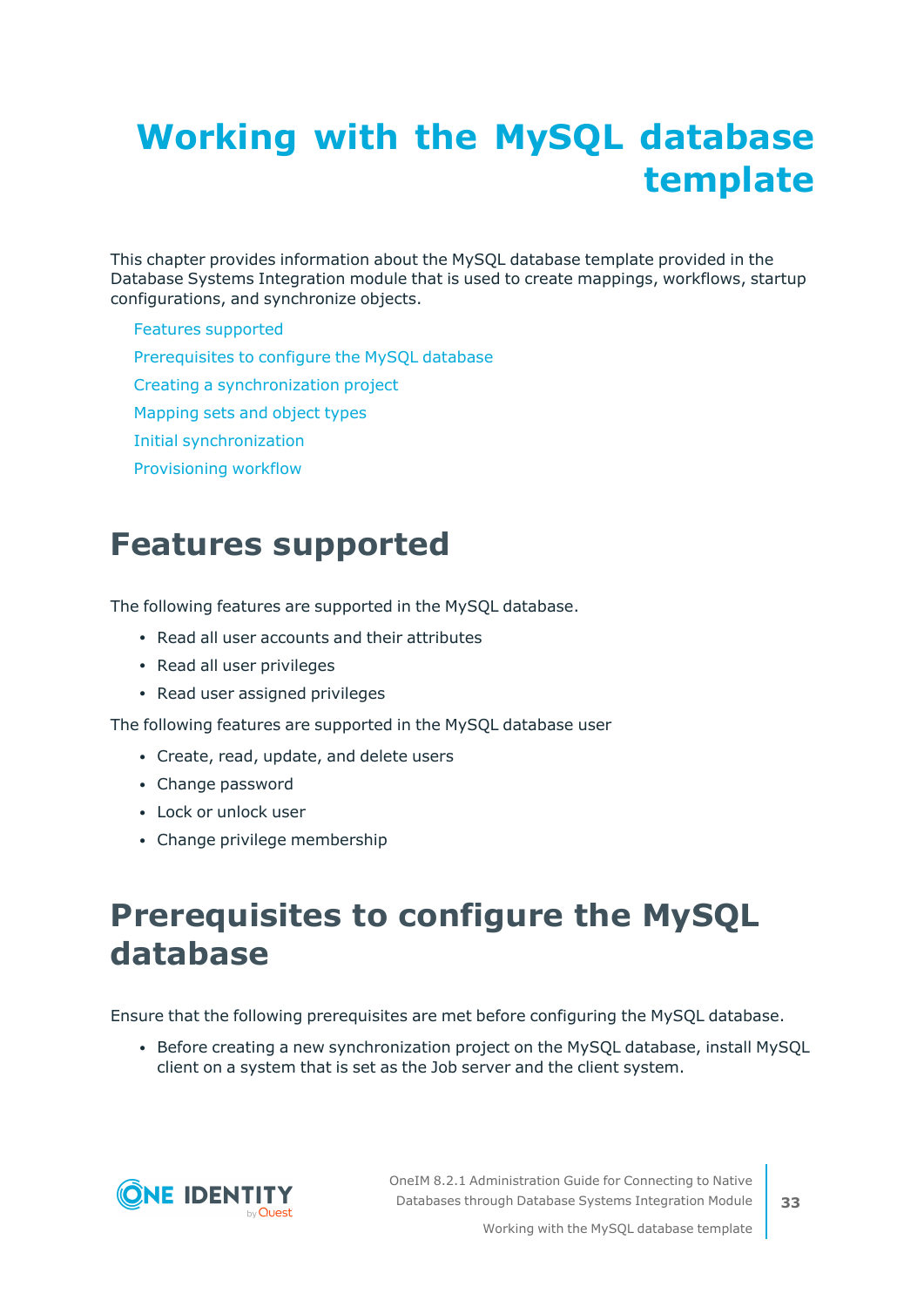- Download and install the MySQL .NET connector version 6.9.12. Ensure that the MySQL.data.dll is available on the Job server and in the location where the One Identity Manager is installed.
- <sup>l</sup> Ensure that the information about the following attributes of the MySQL target system are available.
	- Hostname
	- Username
	- Password
	- Database- by default, mysql is the fixed entry.
- The generic database configuration server function must be enabled on the Designer for the Job server.
- The Information on assigned privileges for MySQL cannot be retrieved directly using the existing schema. You must create custom views in the MySQL server using the sql script file MYSOL\_SERVER\_VIEWS.sql available in DSI/ConfigFiles location. To create custom views run the following queries in the mysql server before creating synchronization project for MySQL:
	- CREATE VIEW mysql.all privileges AS SELECT DISTINCT privilege type from information schema.USER PRIVILEGES query.
	- CREATE VIEW mysql.user privileges AS SELECT \* from information schema.USER\_PRIVILEGES query.

For more information on assigning server function, refer the *One Identity Manager Configuration Guide*.

## <span id="page-33-0"></span>**Creating a synchronization project**

The following procedure explains how to create and configure synchronization projects in the MySQL database.

#### *Creating a synchronization project*

- 1. Open the Synchronization Editor.
- 2. On the **Start** page, select **Start a new Synchronization Project**.
- 3. On the **Choose target system page**, select the **Generic Database Connector** check box and click **Next**.
- 4. Select **Create New System Connection**.
- 5. Select **MySQL** from the drop-down list.
- 6. In the **Server** field, enter the hostname in the following format: **Hostname:portnumber**.
- 7. Provide the **Username** and **Password** to the database.
- 8. Select mysql in the drop-down list for the **Database** field.

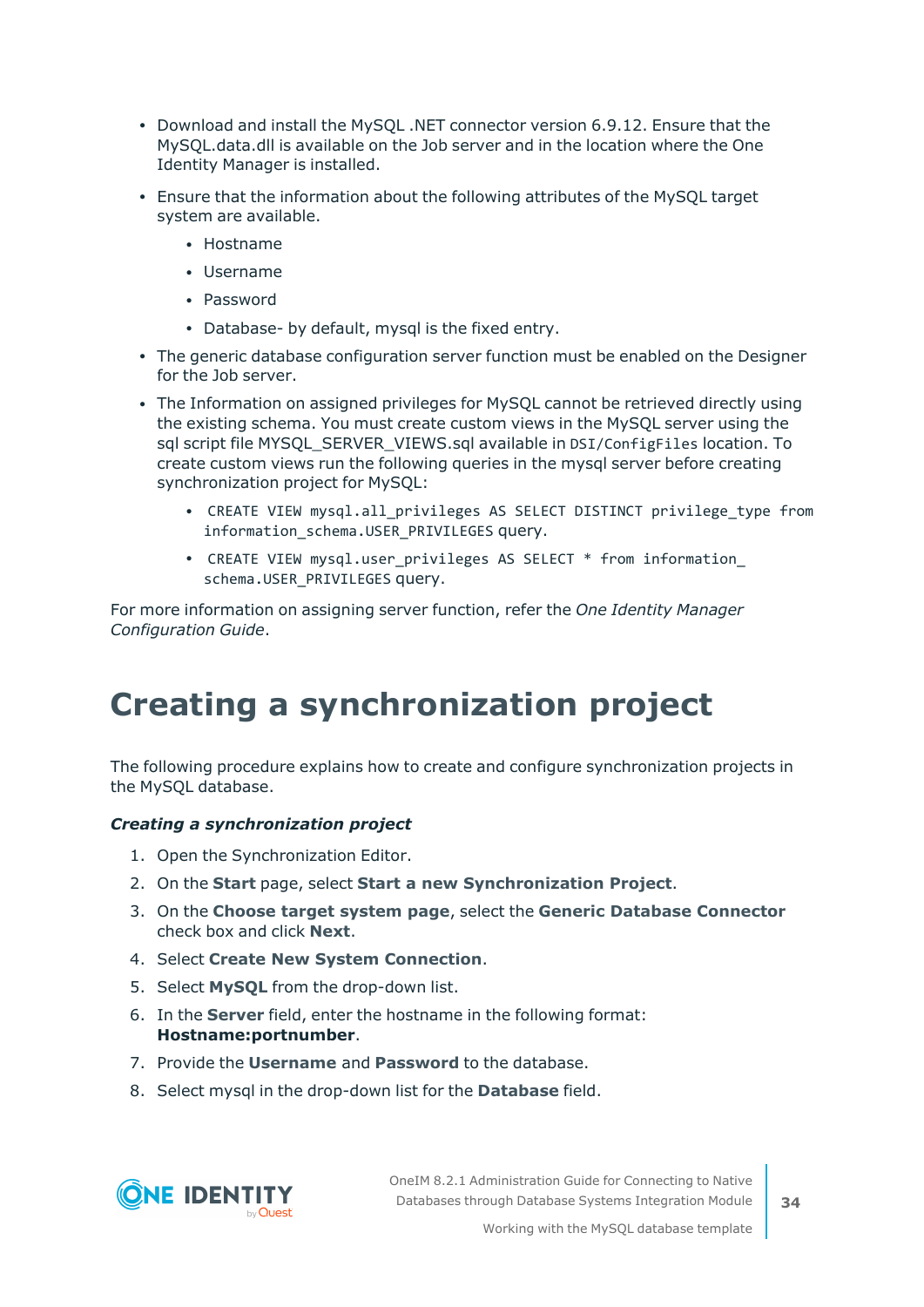- 9. Provide the display name and the identifier.
- 10. Select the DSI\_MYSQL\_Configuration.xml configuration file available at DSI/ConfigFiles in the One Identity Manager installation folder, and click **Next**.
- 11. Review the preferences and click **Next** until the **Save Configuration** window is displayed. Ensure that the configuration field is empty.
- 12. Click **Next**.
- 13. Review the preferences and click **Finish**.

The schema loading window is displayed.

- 14. After the schema is loaded, the **Template Selection** page is displayed.
- 15. Select the **MySQL** template and click **Next**.

Follow on-screen instructions until the **Provisioning Capability** window is displayed.

16. Select the synchronization server and click **Finish**.

The synchronization project is created successfully.

After the creation of the synchronization project, set the variables value in the **DefaultUserPassword** field.

## <span id="page-34-0"></span>**Mapping sets and object types**

The MySQL database template has mapping sets for the following MySQL object types:

- User
- All Privileges
- User Privileges

NOTE: Before updating the default mapping sets, you should save the backup of the One Identity Manager database.

### **Mapping object types between the MySQL database and One Identity Manager tables**

The following table describes the mapping object types in the MySQL database to the parameters in the UNS tables of One Identity Manager.

#### **Table 5: Mapping table for MySQL object types**

| <b>Mapping set name</b> | Object type | <b>One Identity Manager table</b> |
|-------------------------|-------------|-----------------------------------|
| UsersMapping            | Mysgl.user  | <b>UNSAccountB</b>                |
| PrivilegesMapping       | Mysgl.all   | <b>UNSGroupB</b>                  |

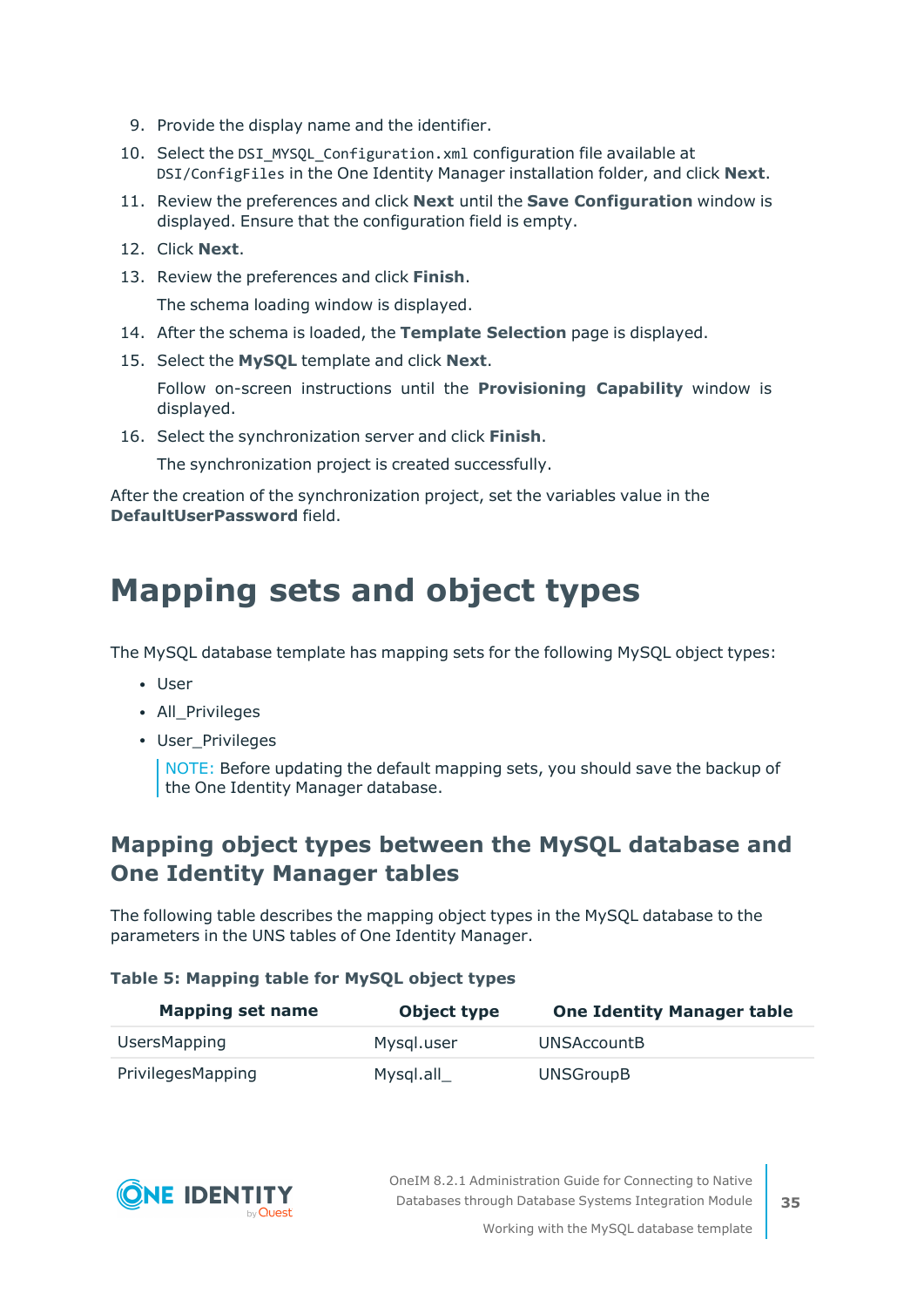UserHasPrivilegeMapping Mysql.user

privileges

# <span id="page-35-0"></span>**Initial synchronization**

Initial synchronization is used to initialize the One Identity Manager tables with MySQL data. MySQL users, roles, user membership, and role membership are synchronized into the One Identity Manager tables.

#### *To run the initial synchronization*

- 1. In the **Synchronization Editor**, open the synchronization project.
- 2. In the Navigation section, select **Start up Configurations**.
- 3. Click **Execute**.
- 4. Confirm the security prompt with **Yes**.

The synchronization workflow is completed successfully. The synchronized objects can be viewed in the Manager.

## <span id="page-35-1"></span>**Provisioning workflow**

The **Provisioning** workflow is used to create, update, delete MySQL users, and update role membership.

### <span id="page-35-2"></span>**Creating a MySQL user**

The following procedure describes how to create a MySQL user.

#### *To create a MySQL user*

- 1. Open the Manager.
- 2. Navigate to **Custom target systems |** *<required target system root>* **| User accounts**. To view the target system name, expand the required target system root.
- 3. Click **Add**.
- 4. Provide the relevant information for the new user.

NOTE: The **Login name** for the user must be unique.

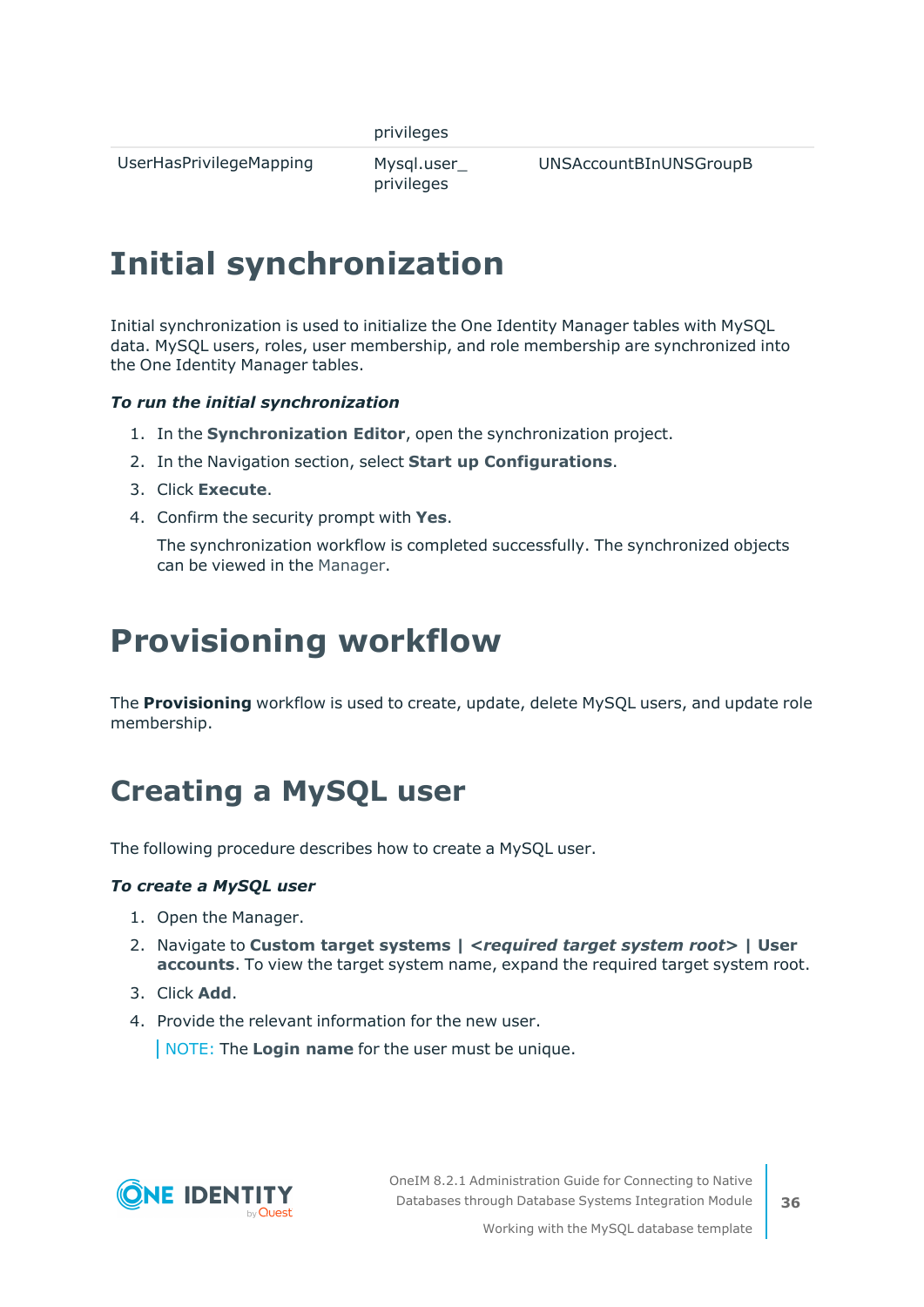- 5. Provide a password in the **Password** text field. If not provided, the value from the **DefaultUserPassword** variable is used.
- 6. Optionally provide the hostname in the **Hostname** field.
- 7. Click **Save**.

The MySQL user is provisioned successfully.

### <span id="page-36-0"></span>**Updating attributes of MySQL user**

The following topic briefs about the process of updating attributes of a MySQL user.

#### **To change the password:**

- 1. Open the Manager.
- 2. Navigate to **Custom target systems |** *<required target system root>* **| User accounts**.
- 3. In the **Custom target system**, select the user to be updated.
- 4. Provide the new password in the **Password** text field.
- 5. Click **Save**.

The password is updated.

#### **To lock or unlock users:**

- 1. Open the Manager.
- 2. Navigate to **Custom target systems |** *<required target system root>* **| User accounts**.
- 3. In **Custom target systems**, select the user to be updated.
- 4. Select the **User account is disabled** check box to lock or unlock the user. The user is locked or unlocked based on the action.

#### **To change privilege membership:**

- 1. Open the Manager.
- 2. Navigate to **Custom target systems |** *<required target system root>* **| User accounts**.
- 3. In **Custom target system**, select the user to be updated.
- 4. From the **Assign Groups** section, add or remove groups to update the role membership.

The role membership is updated.

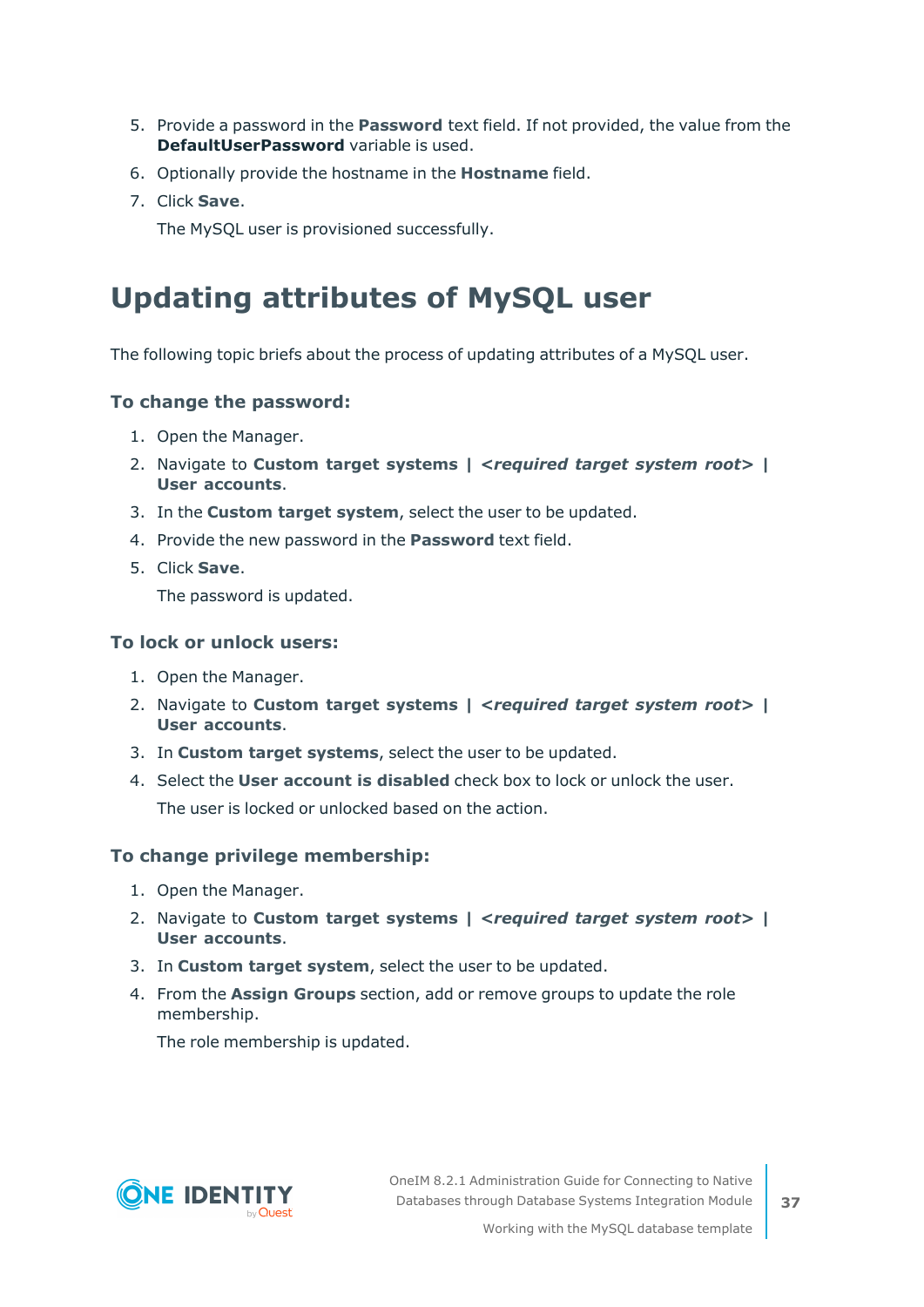## <span id="page-37-0"></span>**Deleting a MySQL user**

The following procedure describes how to delete a MySQL user.

#### *To delete a MySQL user*

- 1. Open the Manager.
- 2. Navigate to **Custom target systems |** *<required target system root>* **| User accounts**.
- 3. In **Custom target systems**, select the user and click **Delete**.

The user account is disabled immediately on the MySQL database based on deferred deletion value of the **UNSAccountB** table in One Identity Manager.

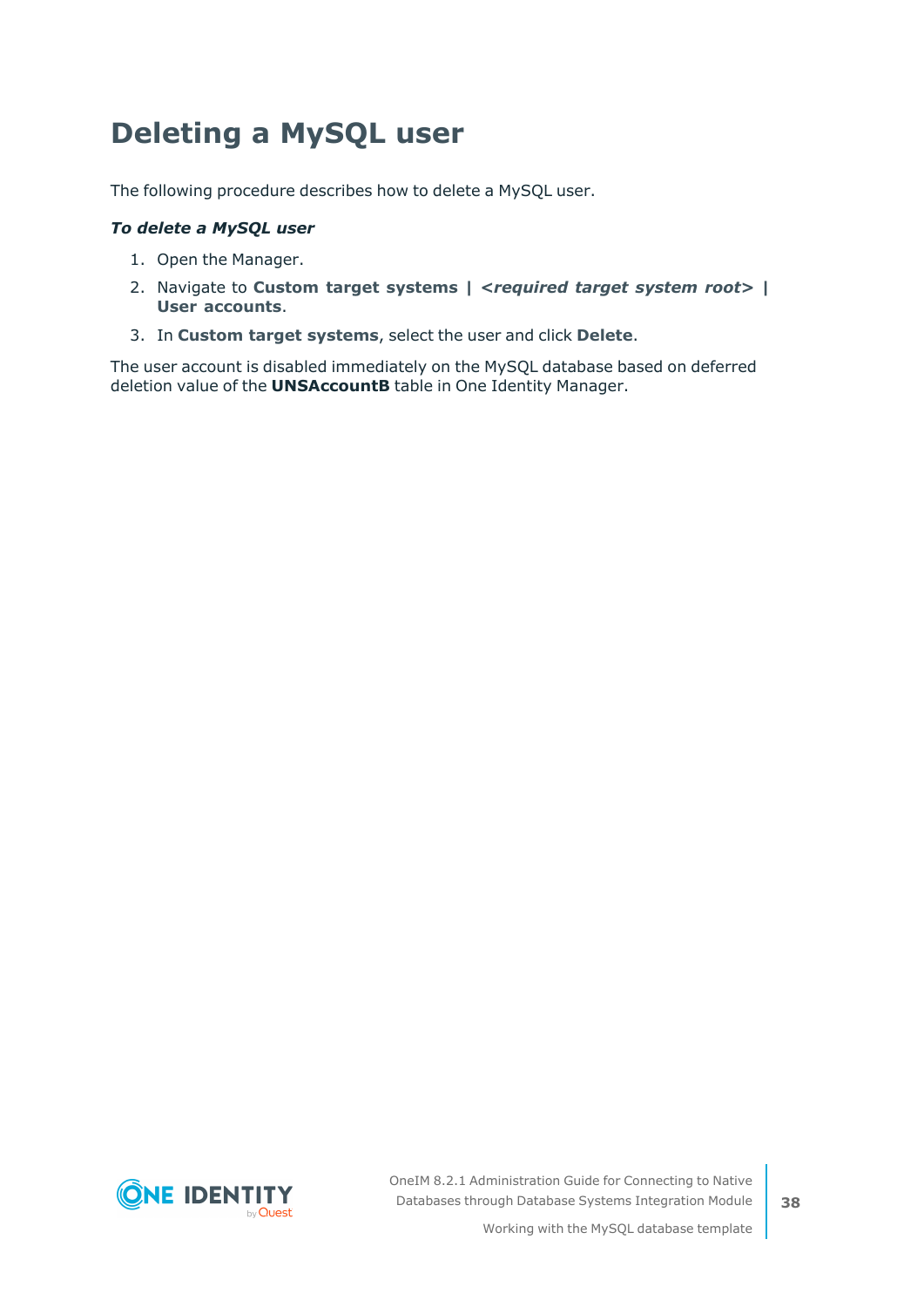# **User scenario**

<span id="page-38-0"></span>This chapter provides information about user scenarios in the Database Systems Integration (DSI) module.

# <span id="page-38-1"></span>**Provisioning logins in MS SQL**

Provisioning of **Login Accounts** in MS SQL Server can be automated through account definitions in One Identity Manager. To automate the provisioning of **Login Accounts**, create an account definition for **UNSAccountB** and specify the MS SQL target system. Ensure that the account definition has the associated mappings with **UNSAccountB** for the successful processing of Login creation process.

### <span id="page-38-2"></span>**Automating Login Account creation**

The user accounts from the Active Directory (AD) are synchronized using the Active Directory connector for One Identity Manager. After synchronizing, the corresponding entries are displayed in the **Employee** section of the **Manager** tool. Assigning an account definition for the employee and saving operation creates a Windows Login for the Active Directory account in MS SQL Server.

#### *Automating Login Account creation*

- 1. Create an account definition for the MS SQL Server target system using the **Manager** tool.
- 2. Define an IT operating data mapping for **AccountType** column of the **UNSAccountB** table.

#### IMPORTANT:

**• The template in the Value Calculation** field must have the phrase TSB ITDataFromOrg for the columns to be available for mapping. A comment line can also be added with TSB\_ITDataFromOrg.

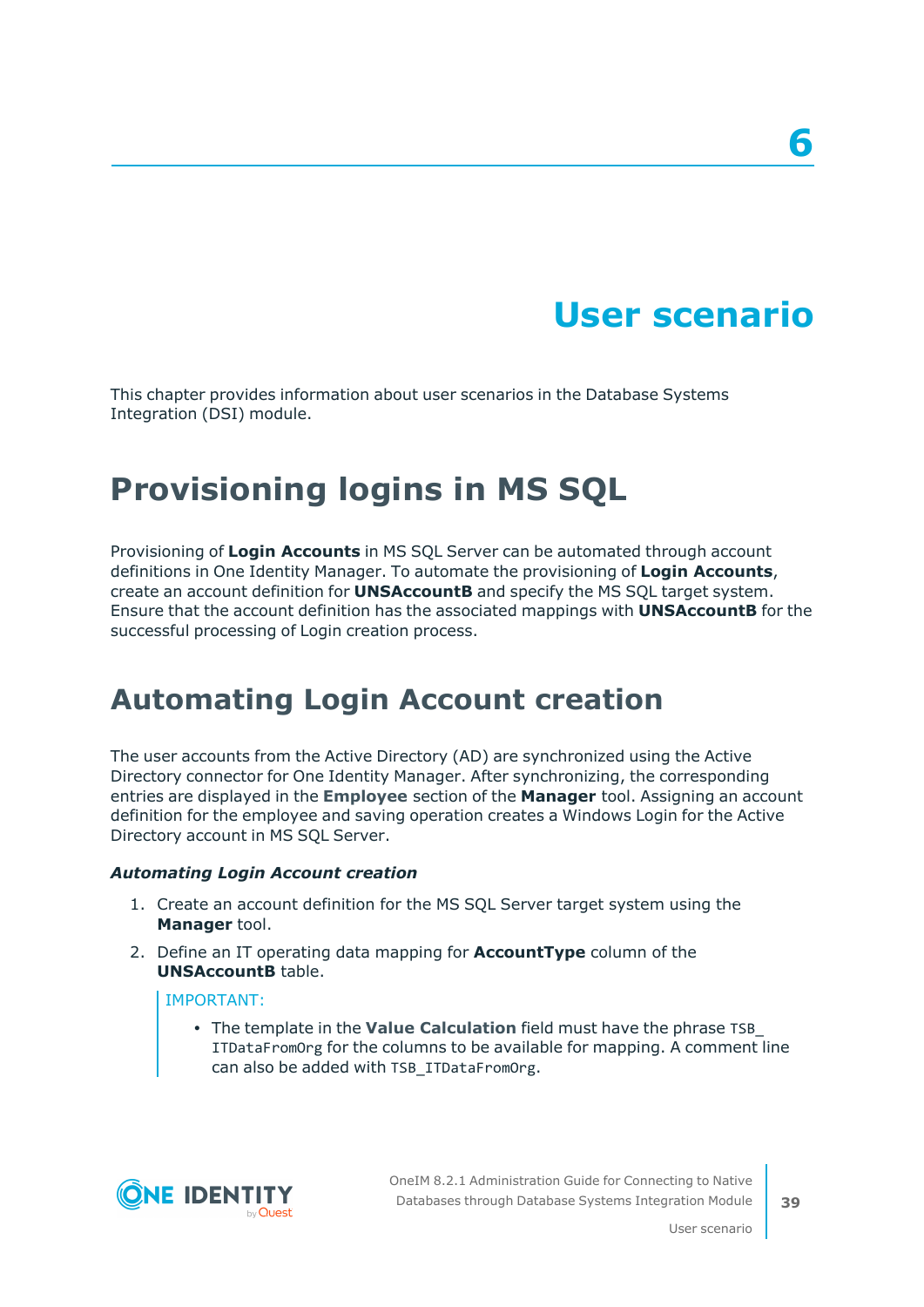- To provision Windows Login, as a default value **WINDOWS\_LOGIN** must be specified.
- **AccountName** in the **UNSAccountB** table is used by the MS SQL script to provision the Login
- 3. After the account definition is configured, assign it to the **Employee**.
- 4. Click **Save**.

An entry is created in the **UNSAccountB** table and the process for provisioning of Login is triggered.

NOTE:

- If there is an issue in automating the Login Account creation, check the job queue for a detailed information about the issue.
- <sup>l</sup> Ensure that the correct values have been set in the **AccountType** and **LoginName** fields of the **UNSAccountB** table in the **Manager** tool.

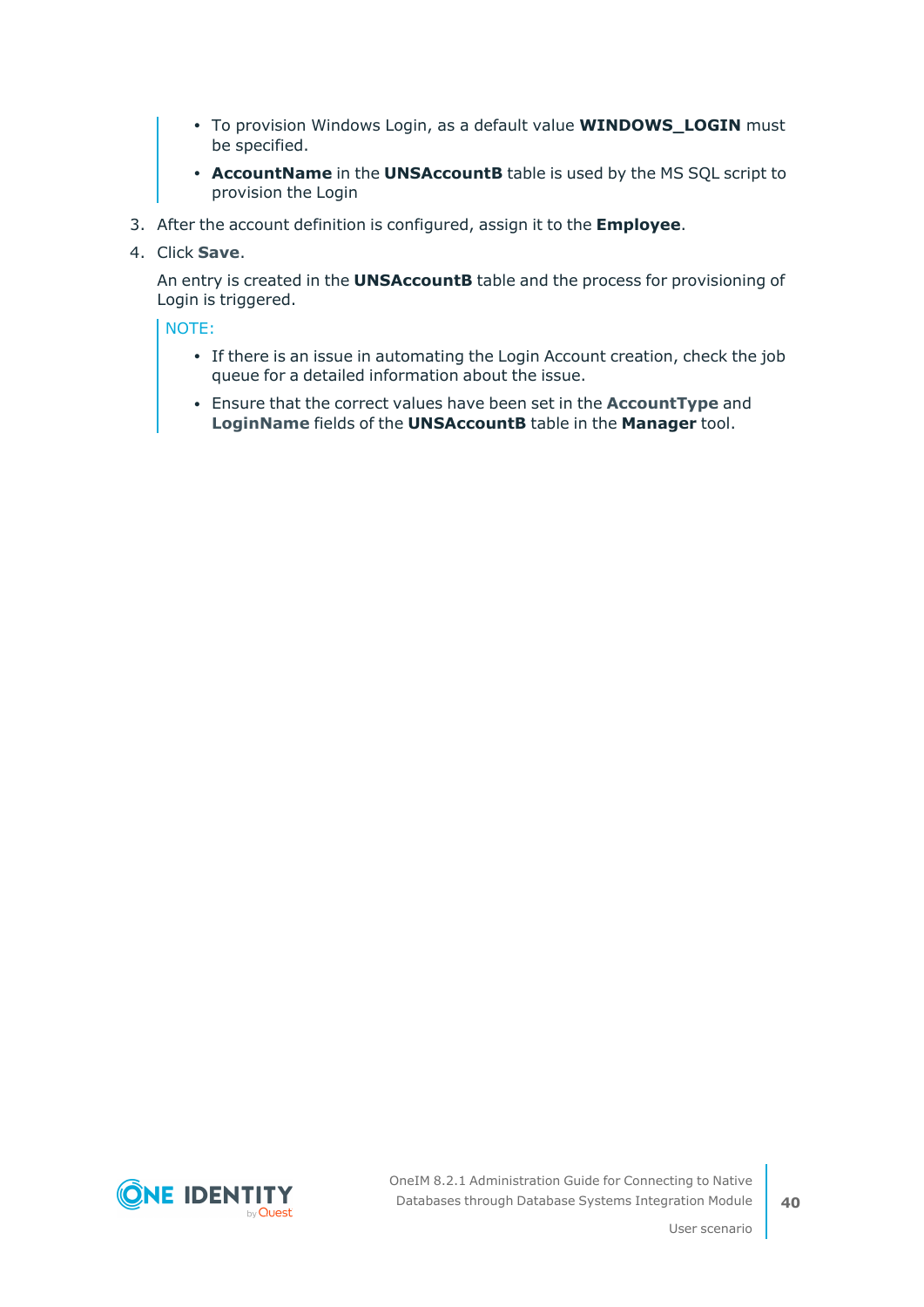# **Troubleshooting**

<span id="page-40-0"></span>Issues related to the use of this module range from server-related issues to Job server latencies. Some of the issues that can affect the use of this module are mentioned here:

- Network issues connecting the database instance with the Job server handling database synchronization and provisioning tasks.
- For details about the errors related to Microsoft SQL Server and Oracle databases, see the Job server logs.
- <sup>l</sup> Detailed information on the errors for the SAP HANA **Synchronization** or **Provisioning** is not available in the Job Queue, as it uses SAP HANA client assemblies.
- Connectivity issues related to the instance unavailability or incorrect credentials being supplied while connecting to the database.
- Provisioning issues can be related to specific known issues of the target databases. For example, in Oracle database, **GLOBAL\_AQ\_USER\_ROLE** cannot be assigned to a user object type.

For more information on known issues specific to the target databases, refer the *One Identity Manager Release Notes for Database Systems Integration Module*.